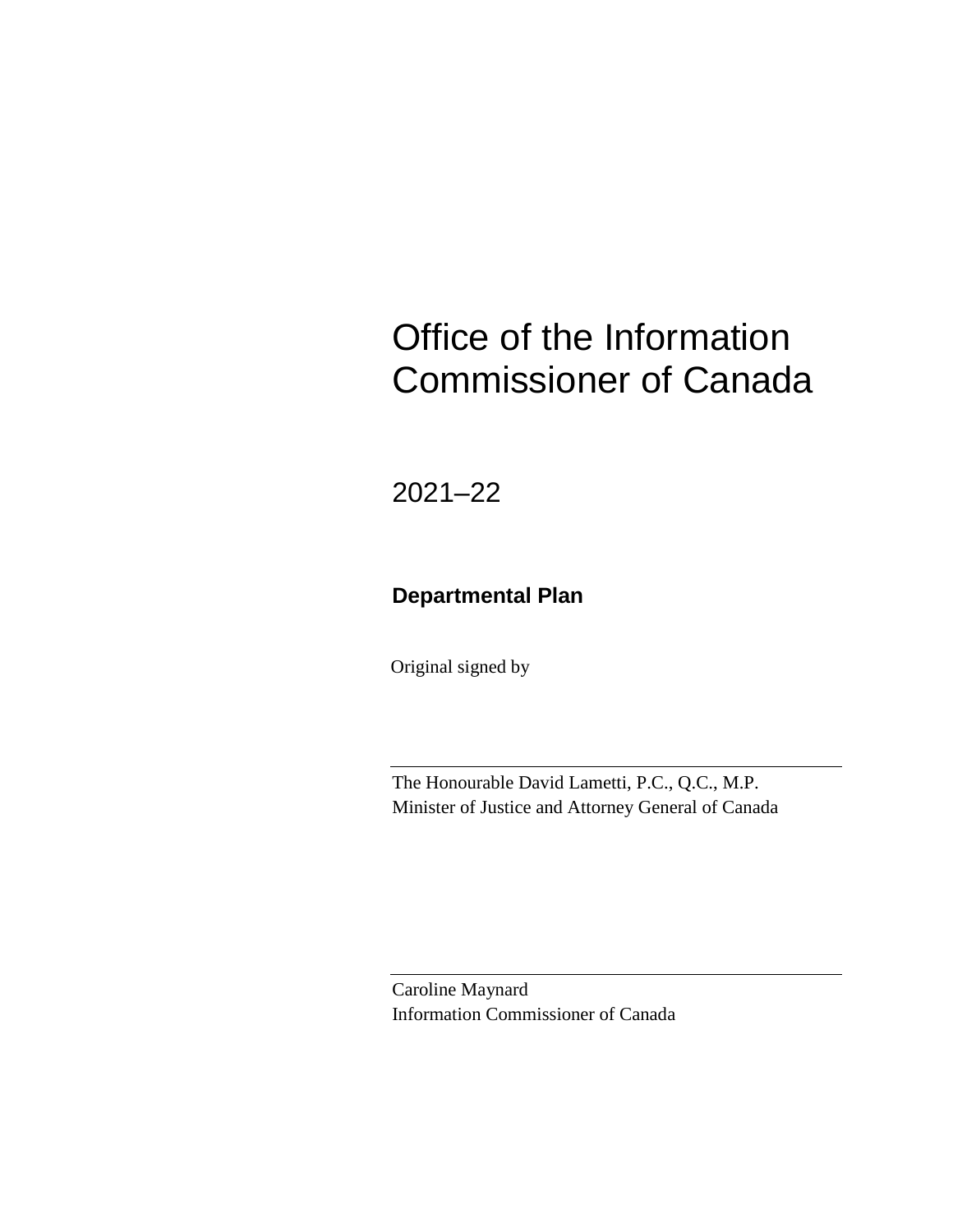Office of the Information Commissioner of Canada 30 Victoria Street Gatineau QC K1A 1H3

Telephone. (toll free): 1 800 267-0441 Fax: 819-994-1768 Email: [general@ci-oic.gc.ca](mailto:general@ci-oic.gc.ca) Website: [www.ci-oic.gc.ca](http://www.ci-oic.gc.ca/)

© Minister of Public Services and Procurement Canada 2021 Cat. No. IP1-7E-PDF ISSN 2371-865X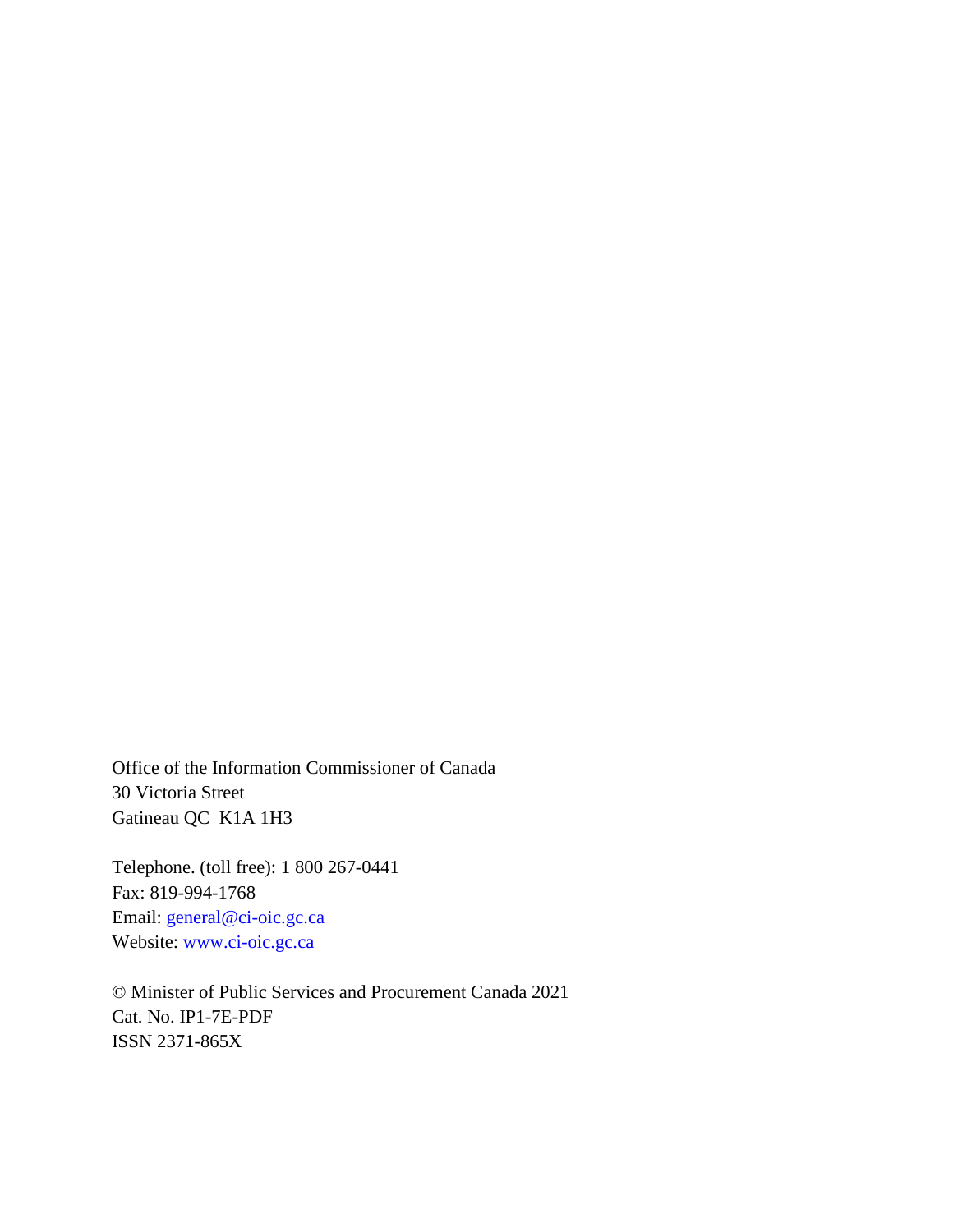# Table of contents

| Core responsibility: planned results and resources, and key risks 5 |
|---------------------------------------------------------------------|
|                                                                     |
|                                                                     |
|                                                                     |
|                                                                     |
|                                                                     |
|                                                                     |
| Future-oriented Condensed statement of operations 13                |
|                                                                     |
|                                                                     |
| Raison d'être, mandate and role: who we are and what we do 15       |
|                                                                     |
|                                                                     |
|                                                                     |
|                                                                     |
|                                                                     |
|                                                                     |
|                                                                     |
|                                                                     |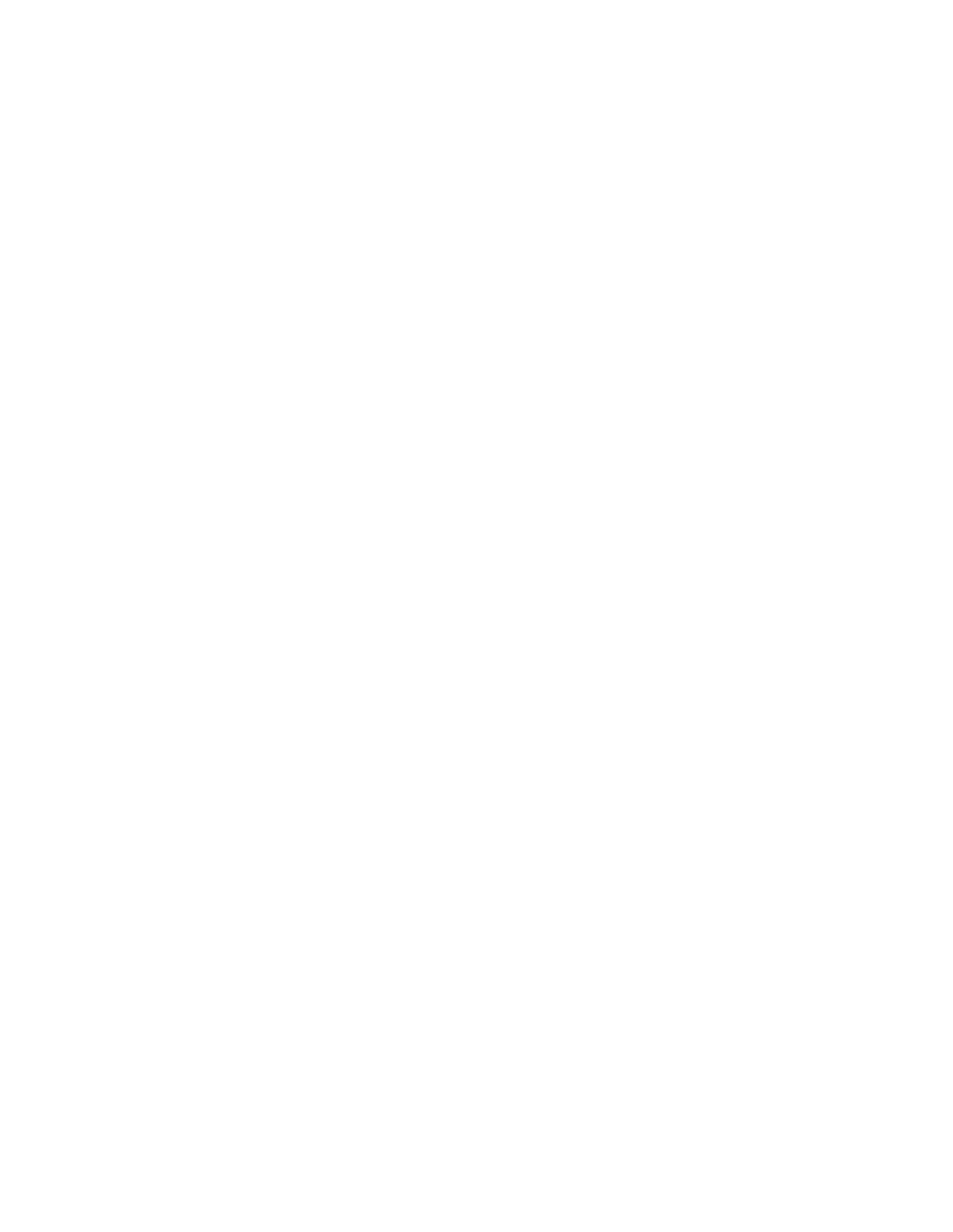# <span id="page-4-0"></span>From the Commissioner

The Office of the Information Commissioner enters 2021–22 after a challenging year of strengthening the organization and finding new ways to work during the pandemic.

Despite having a workforce separated for so many months, a true spirit of collaboration has bloomed among my team, and a number of important pieces are falling into place, including additional permanent funding for investigations. I expect that the new year will see my team truly hit its stride.



I have set ambitious targets for completing investigations and improving turnaround times to ensure my office continues to

improve its productivity. Approaching the work with a sense of urgency will be particularly important as Canadians use the access system to hold the government accountable for its decisions and actions in response to the pandemic.

At the same time, I will not be afraid to speak out about the importance of promptly overhauling the access to information regime, and the need for a modernized access system centered on innovation, leadership, new technology and adequately resourced access units in all institutions. During 2021–22, I will continue to send that message through my contributions to the review of the system launched in June of 2020 by the Treasury Board of Canada Secretariat and through additional investigations I initiate.

My office will also continue to modernize its own operations. This will include moving its IT infrastructure to the cloud, rolling out enhanced collaboration tools and introducing a new vision for the workplace as part of the Beyond 2020 initiative my office launched last year.

Last but very far from least will be my office's focus during the year on supporting employees both the experienced team members and the many new people joining the organization. My team adapted very quickly to working remotely and was up to full capacity within days of alternative work arrangements coming into effect. Although employees report enjoying the flexibility that has come with working from home, there is an ongoing need to build resiliency and ensure employees are fully equipped to navigate these challenging times.

It is very important to me to position the organization in 2021–22 so employees can thrive in both their personal and work lives once again. Enhancing support to employees to ensure a healthy and engaged workforce, and a workplace that embraces diversity and inclusion, will mean my office can make the greatest possible contribution to government transparency.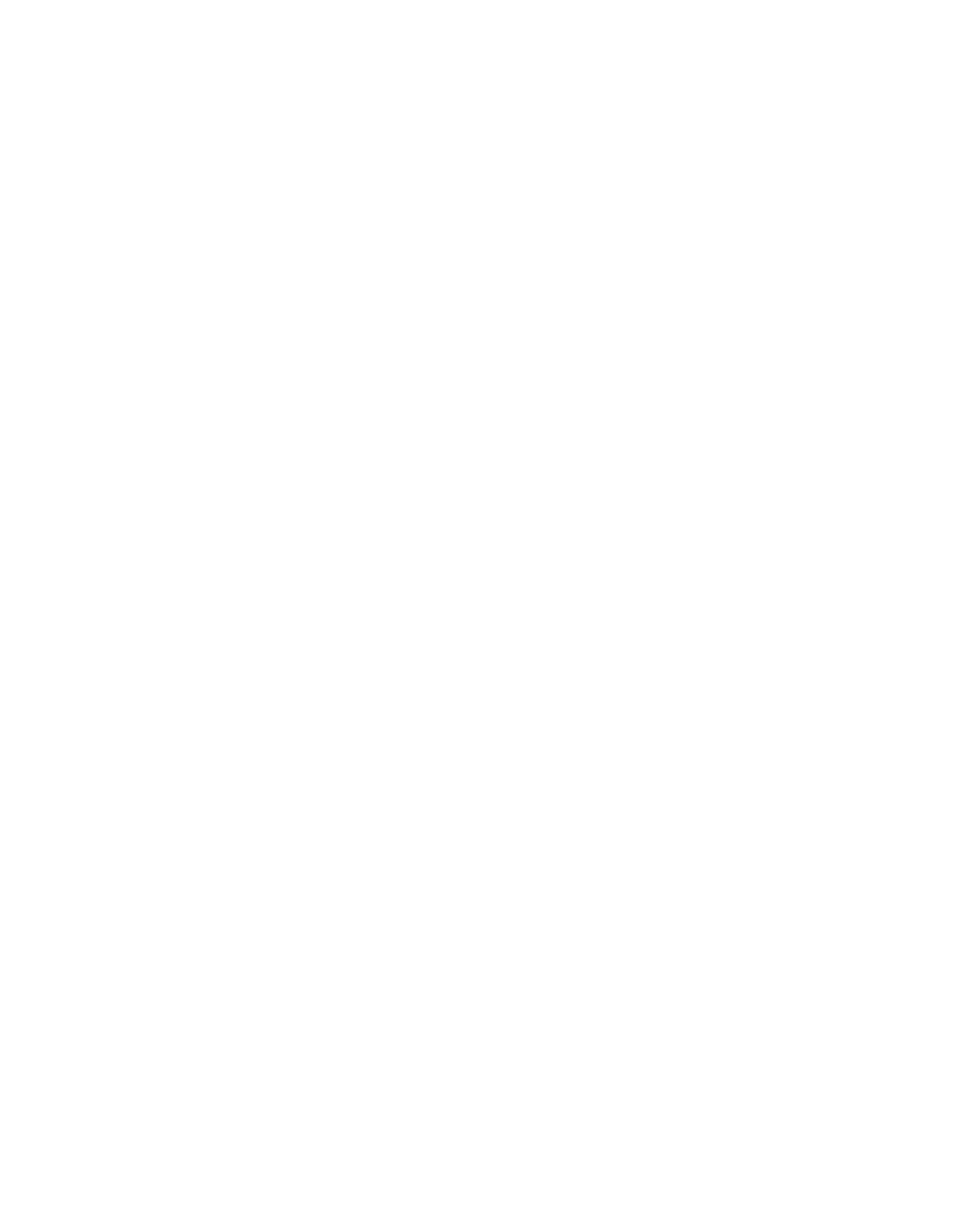# <span id="page-6-0"></span>Plans at a glance

The OIC plans to complete 4,000 investigations in 2021– 22. This will include reducing the number of complaints registered before 2017 in the inventory, as part of overall efforts to make the OIC's caseload more current and to minimize the number of open complaints dating from before the June 2019 amendments to the *Access to Information Act*.

Over the year, the OIC will focus on how to transition its operations to the new post-COVID-19 workplace. The OIC expects that all teams will work remotely at least part time once the pandemic is over. Among other planned activities, the modernization of the OIC's case management system, the ongoing conversion of paper documents to digital formats, and the implementation of electronic templates and signatures will ensure the OIC's ongoing effectiveness in a hybrid workplace.

The OIC will also carry out work under the second phase of its plan to migrate its IT infrastructure to the cloud. Specific activities in 2021–22 will include introducing new collaborative tools through MS Teams and cloudbased storage capacity via OneDrive.

Enhanced tools and support will help managers ensure the effectiveness of their teams, even when they cannot work together in person. The OIC will adjust its recruitment and training activities (including its professional development program for investigators), as needed, to ensure the organization can engage and retain the necessary staff, and that they can thrive and be effective in the new environment.

The OIC will implement a three-year mental health plan, with various activities for employees and a review of OIC policies and procedures to ensure they support employee mental health. Likewise, the OIC will work to foster diversity and inclusion in the workplace, welcoming and valuing the contributions of women, Indigenous peoples, persons with disabilities, and members of racialized groups and LGBTQ2 communities.

### **OIC priorities**

Three strategies will guide the OIC's work in 2021–22:

- Invest in and support our resources
- Innovate and transform our operations
- Maintain and enhance our credibility

The plans outlined in this report will ensure the OIC can capitalize on recent increases in permanent funding and the Commissioner's new powers in order to meet its core responsibility: government transparency.

In his 2019 mandate letters to his Cabinet, the Prime Minister made it clear that he continues to value openness and transparency as crucial to good government: "I also expect us to continue to raise the bar on openness, effectiveness and transparency in government. This means a government that is open by default."

As Canada emerges from the pandemic over the course of 2021– 22, the OIC will continue, through investigations, to ensure Canadians have access to the information to which they are entitled about the government's response to COVID-19 and other matters.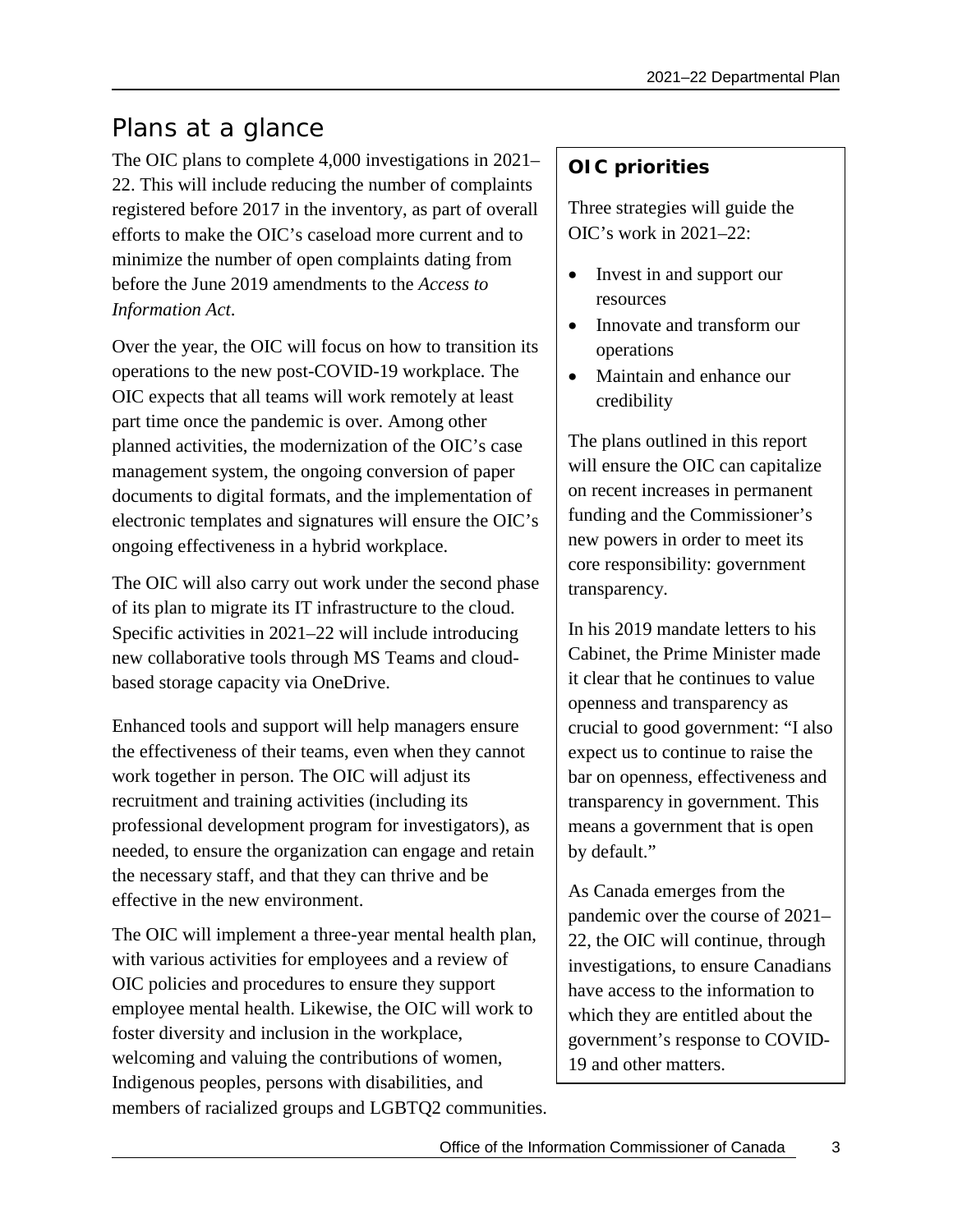Finally, the Commissioner and the OIC will contribute, as appropriate, to the Treasury Board of Canada Secretariat's review of the access system and *Access to Information Act* during 2021–22.

For more information on the OIC's plans, priorities and planned results, see the "Core responsibilities: planned results and resources, and key risks" section of this report.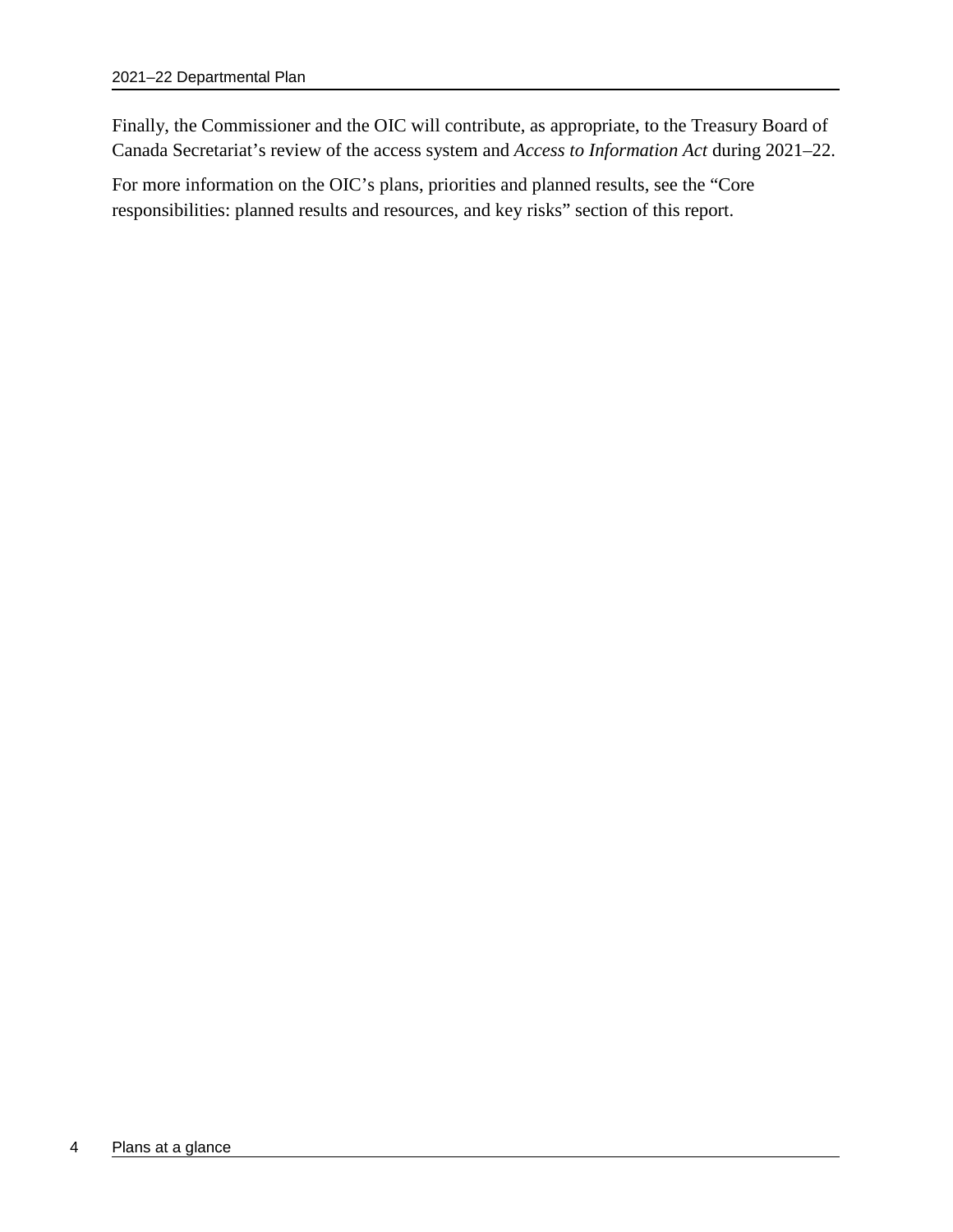# <span id="page-8-0"></span>Core responsibility: planned results and resources, and key risks

This section contains detailed information on the OIC's planned results and resources for its core responsibility. It also contains information on key risks related to achieving those results.

### <span id="page-8-1"></span>Government transparency

#### **Description**

The Information Commissioner is the first level of independent review of government decisions related to requests for access to information under the control of government institutions. The second level of independent review is performed by the Federal Court.

#### **Planning highlights**

The OIC enters 2021–22 poised to make notable advances in meeting its core responsibility.

The 2019 amendments to the *Access to Information Act* gave the Information Commissioner the power to publish her decisions and to make any orders related to a record, including requiring institutions to disclose information. Both of these are important factors in the OIC's work to continue to improve its efficiency and effectiveness.

Government funding decisions in 2019 and 2020 have allowed the OIC to augment its investigative capacity so it can keep up with demand and significantly reduce its inventory of complaints. The OIC plans to spend \$12,784,230 to meet its core responsibility in 2021–22 with 103 full-time equivalents. The OIC plans a further \$4,037,125 spending, with 32 full-time equivalents in Internal Services.

The OIC plans to complete 4,000 investigations during the year. This will include reducing the number of complaints registered before 2017 that remain open, as part of overall efforts to minimize the portion of the inventory dating from before the amendments. Doing so will mean the OIC closes resource-intensive investigations that have been in progress for a number of years and can, therefore, devote more resources to newer complaints. As of mid-November 2020, the OIC had reduced the size of the inventory, which began the year at more than 3,500 files, by 13 percent.

As part of ongoing process and organizational improvements, the OIC will fully implement its portfolio approach to investigations, having all types of complaints against groups of related institutions investigated by a single dedicated team. The investigations sector will also finalize and roll out documented procedures associated with responsibilities stemming from the legislative amendments.

The Legal Services team will improve its training program for investigators and increase its support to investigations with regard to the Commissioner's powers, including to make orders, publish her decisions and approve institutions' requests to decline to act on requests.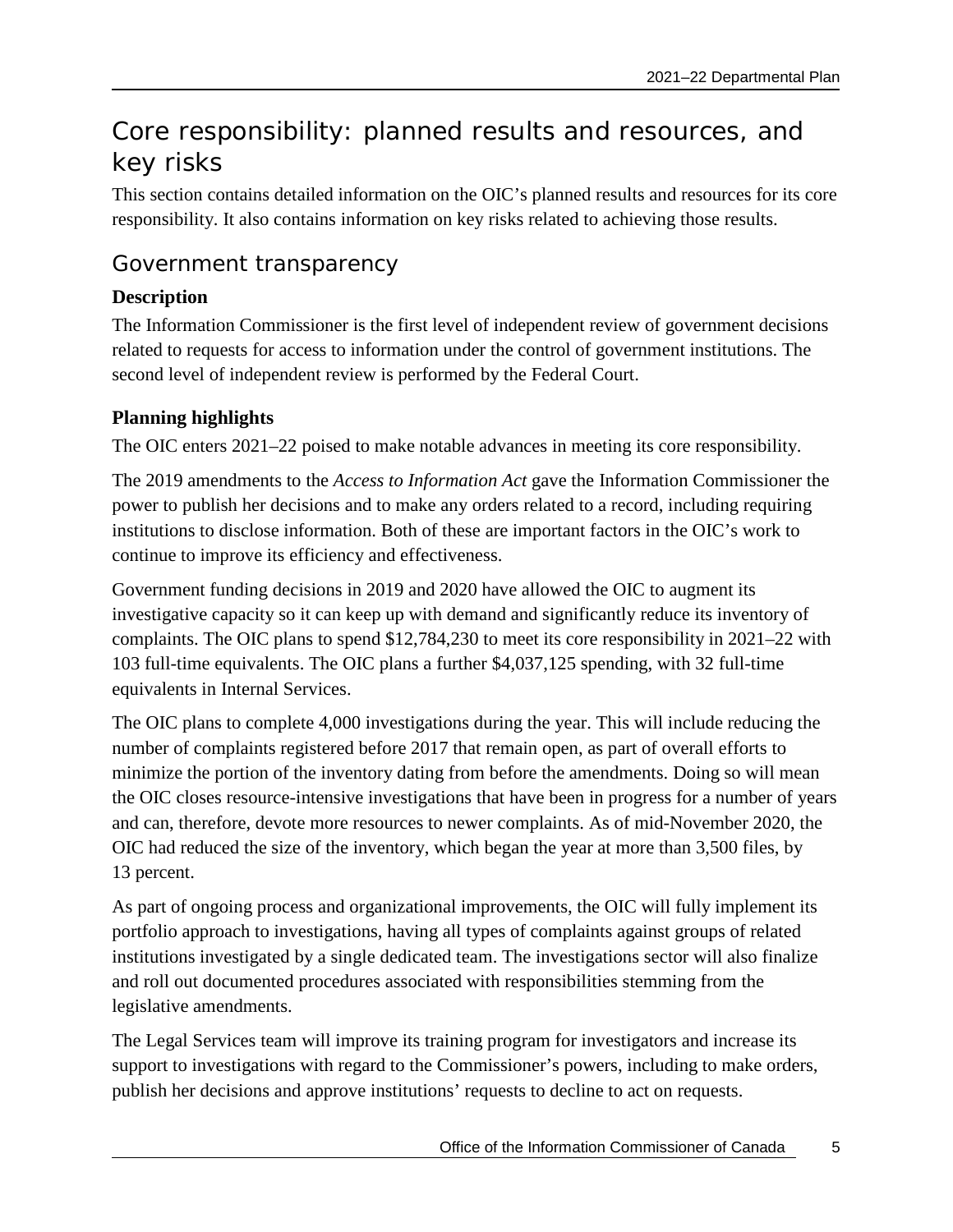The new fiscal year will see the OIC focussing on how to transition its investigations operations to the post-pandemic workplace. Traditionally, the OIC has required investigators, lawyers and other staff involved in investigations to be on site to carry out their work. However, the experience of 2020 showed that investigations can generally proceed normally with employees working remotely, as long as proper security precautions and electronic systems and solutions are in place. The OIC expects that investigations teams will work remotely at least part time once the pandemic is over. Helping make this possible will be the planned modernization of the OIC's case management system, the ongoing conversion of paper documents to digital formats and the implementation of electronic templates and signatures.

In addition, the OIC will introduce enhanced tools and support for managers in the investigations sector to help them ensure the effectiveness of their teams, even when working remotely. Recruitment and training activities (including the OIC's professional development program for investigators) will be adjusted, as needed, to ensure the OIC can engage and retain the necessary staff, and that they can thrive and be effective in the new environment.

Based on more than 35 years of unique experience investigating access-related complaints, the Commissioner and the OIC will contribute, as appropriate, to the Treasury Board of Canada Secretariat's review of the access system and the *Access to Information Act* during 2021–22.

#### **Gender-based analysis plus**

The OIC will implement measures to response to the results of an all-staff survey on the impact on employees of the pandemic, including effects on GBA+ groups.

#### **Experimentation**

The OIC will launch and then assess the results of a pilot project to see whether employees can work securely and efficiently while teleworking from a location other than Ottawa-Gatineau (in Canada or elsewhere). During the pilot project, the OIC will also test a variety of collaborative technologies, including those yet to be mandated by the government, and review and adjust, as required, related OIC directives and procedures to reflect any new work arrangements.

#### **Key risks**

An important strategic priority for the Commissioner is to ensure that the OIC remains relevant. That means finding the right balance between old and new files, and those on matters of significant public interest, to investigate at any given time, and providing informed advice to Parliament and others on access matters.

It also means completing investigations promptly. To address the associated reputational risk that could result from the OIC not continuing to improve its response times, it will be reviewing and adjusting its file management approach. It will also be updating systems and processes, templates, guidance and training materials—within both investigations and enabling functions, such as Human Resources—to ensure all are conducive to efficiency.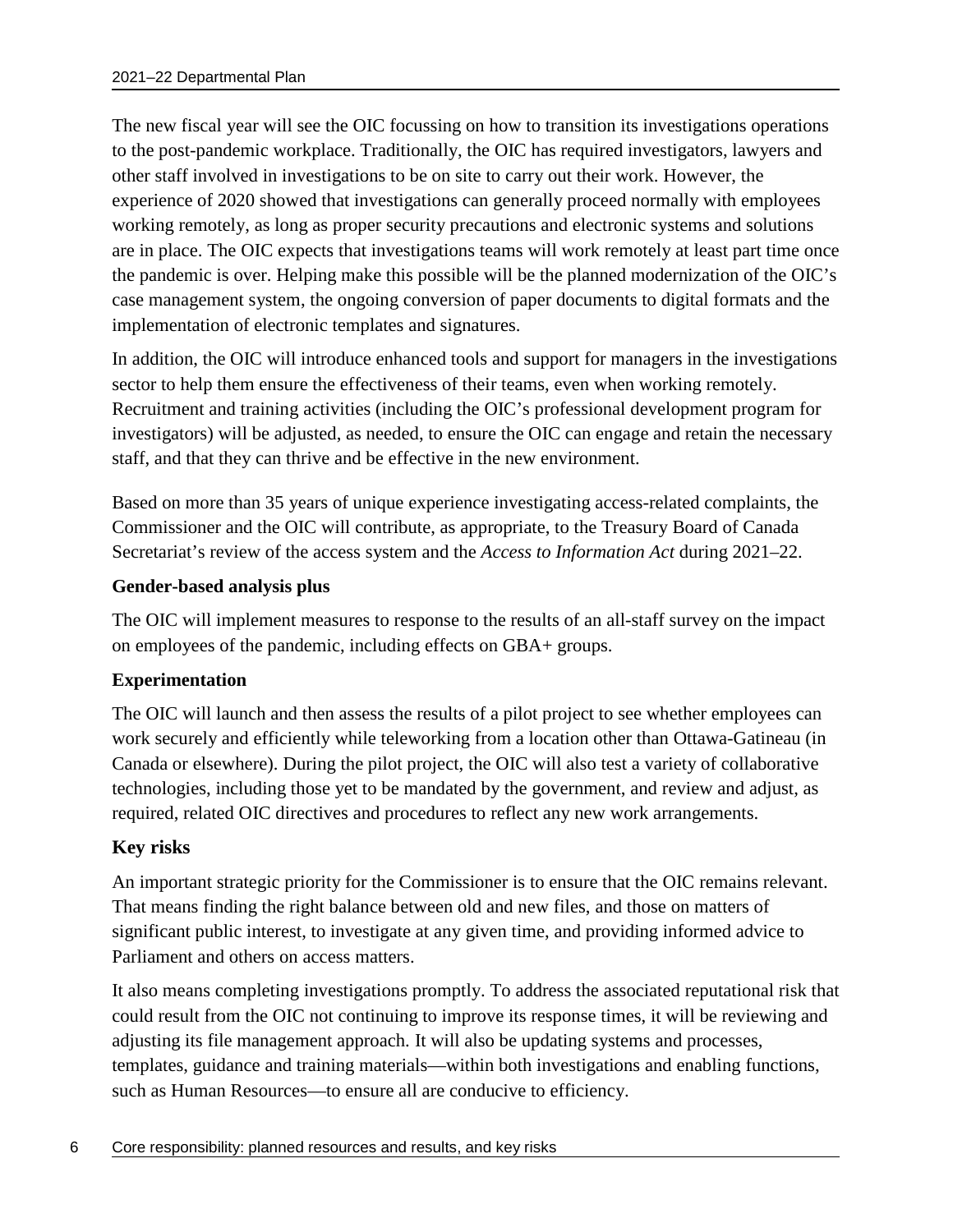However, the OIC must also be aware that, by increasing its efficiency and investigative capacity, it risks overwhelming institutions, to the detriment of its work and to institutions being able to respond to access requests. To mitigate this risk, the OIC engages institutions' cooperation through ongoing communications with institutional officials at various levels and considers institutional workload when assigning files.

Finally, the OIC's project to migrate its IT infrastructure to the cloud began before the pandemic, but its successful conclusion will be essential to the OIC being able to operate effectively in the post-pandemic work environment. The OIC will seek to mitigate the security risks associated with carrying out all its business electronically—including holding sensitive information on behalf of other institutions during investigations—by reviewing and updating its security threat and risk assessments and taking necessary corrective measures.

| <b>Departmental result</b>                                                             | <b>Departmental result indicator</b>                                                                                            | <b>Target</b>       | Date to<br>achieve<br>target | $2017 - 18$<br>actual<br>result | 2018-19<br>actual<br>result | 2019-20<br>actual<br>result |
|----------------------------------------------------------------------------------------|---------------------------------------------------------------------------------------------------------------------------------|---------------------|------------------------------|---------------------------------|-----------------------------|-----------------------------|
| Canadians receive<br>timely resolution of                                              | Median turnaround time for completion of<br>investigations of administrative complaints                                         | At most<br>30 days  | March 31.<br>2023            | 42 days                         | 22 days                     | 48 days*                    |
| complaints about how<br>federal institutions<br>process access to                      | Percentage of investigations of administrative<br>complaints completed within 60 days                                           | At least<br>85%     | March 31.<br>2023            | 58.2%                           | 61.1%                       | 56.3%*                      |
| information requests                                                                   | Percentage of administrative complaints<br>assigned to investigators within 30 days of<br>being registered                      | At least<br>85%     | March 31.<br>2023            | 56.2%                           | 63.5%                       | 17.2%*                      |
|                                                                                        | Median turnaround time for completion of<br>investigations of refusal complaints                                                | At most<br>120 days | March 31.<br>2023            | 200 days                        | 191 days                    | 180 days                    |
|                                                                                        | Percentage of investigations of refusal<br>complaints completed within 270 days                                                 | At least<br>85%     | March 31.<br>2023            | 59.1%                           | 60.1%                       | 58.7%                       |
|                                                                                        | Percentage of refusal complaints assigned to<br>investigators within 180 days of being<br>registered                            | At least<br>85%     | March 31,<br>2023            | 58.0%                           | 50.1%                       | 45.7%                       |
|                                                                                        | Percentage of complaints in the inventory at<br>each year-end that were registered during the<br>current year and previous year | At least<br>85%     | March 31.<br>2024            | 65.1%                           | 66.7%                       | 70.9%                       |
| Complaint investigations<br>result in increased<br>access to government<br>information | Percentage of completed refusal<br>investigations that result in more information<br>being released to complainants**           | At least<br>50%     | March 31.<br>2023            | 61.8%                           | 50.5%                       | 52.7%                       |

Planned results for government transparency

\*The figures for 2019–20 only include administrative complaints (those about time extensions, delays and other matters such as official languages) closed outside the OIC's Registry, which the OIC had set up the previous year to facilitate case management and close complaints not requiring a full investigation. The figure for the percentage of administrative complaints assigned to investigators within 30 days of being registered in 2019–20 is the result of a number of factors, including resourcing challenges that year. Moreover, the OIC could not assign the large volume of new administrative complaints it received during the year all at once without compromising investigators' ability to work on other types of complaints and older files, and without overwhelming institutions' capacity to respond to investigators' queries. \*\*Refusal complaints (largely those about institutions' application of exemptions and exclusions) completed with a finding of well founded, not well founded or resolved.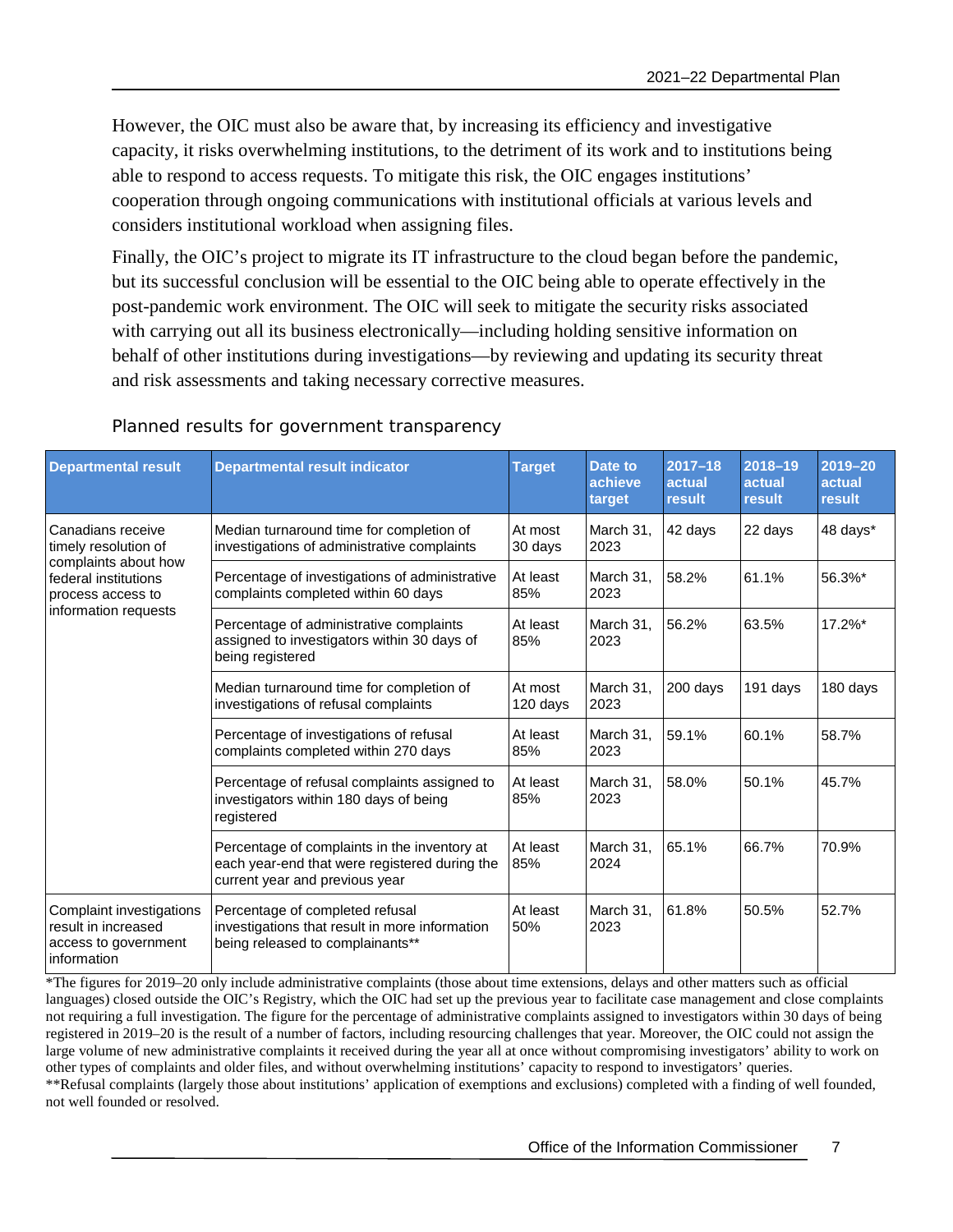Financial, human resources and performance information for the OIC's program inventory is available in the [GC InfoBase.](https://www.tbs-sct.gc.ca/ems-sgd/edb-bdd/index-eng.html)<sup>[1](#page-26-1)</sup>

Planned budgetary financial resources for government transparency

| 2021-22 budgetary<br>spending (as indicated<br>in Main Estimates) | $ 2021 - 22 $<br>planned spending | $ 2022 - 23 $<br>planned spending | $ 2023 - 24 $<br>planned spending |
|-------------------------------------------------------------------|-----------------------------------|-----------------------------------|-----------------------------------|
| 12,784,230                                                        | 12,784,230                        | 12,062,126                        | 12,062,126                        |

Financial, human resources and performance information for the OIC's program inventory is available in the [GC InfoBase.](https://www.tbs-sct.gc.ca/ems-sgd/edb-bdd/index-eng.html)<sup>[2](#page-26-2)</sup>

Planned human resources for government transparency

| <b>2021-22</b>                | $2022 - 23$                   | $2023 - 24$                   |
|-------------------------------|-------------------------------|-------------------------------|
| planned full-time equivalents | planned full-time equivalents | planned full-time equivalents |
| 103                           | 103                           | 103                           |

Financial, human resources and performance information for the OIC's program inventory is available in the [GC InfoBase.](https://www.tbs-sct.gc.ca/ems-sgd/edb-bdd/index-eng.html)<sup>[3](#page-26-3)</sup>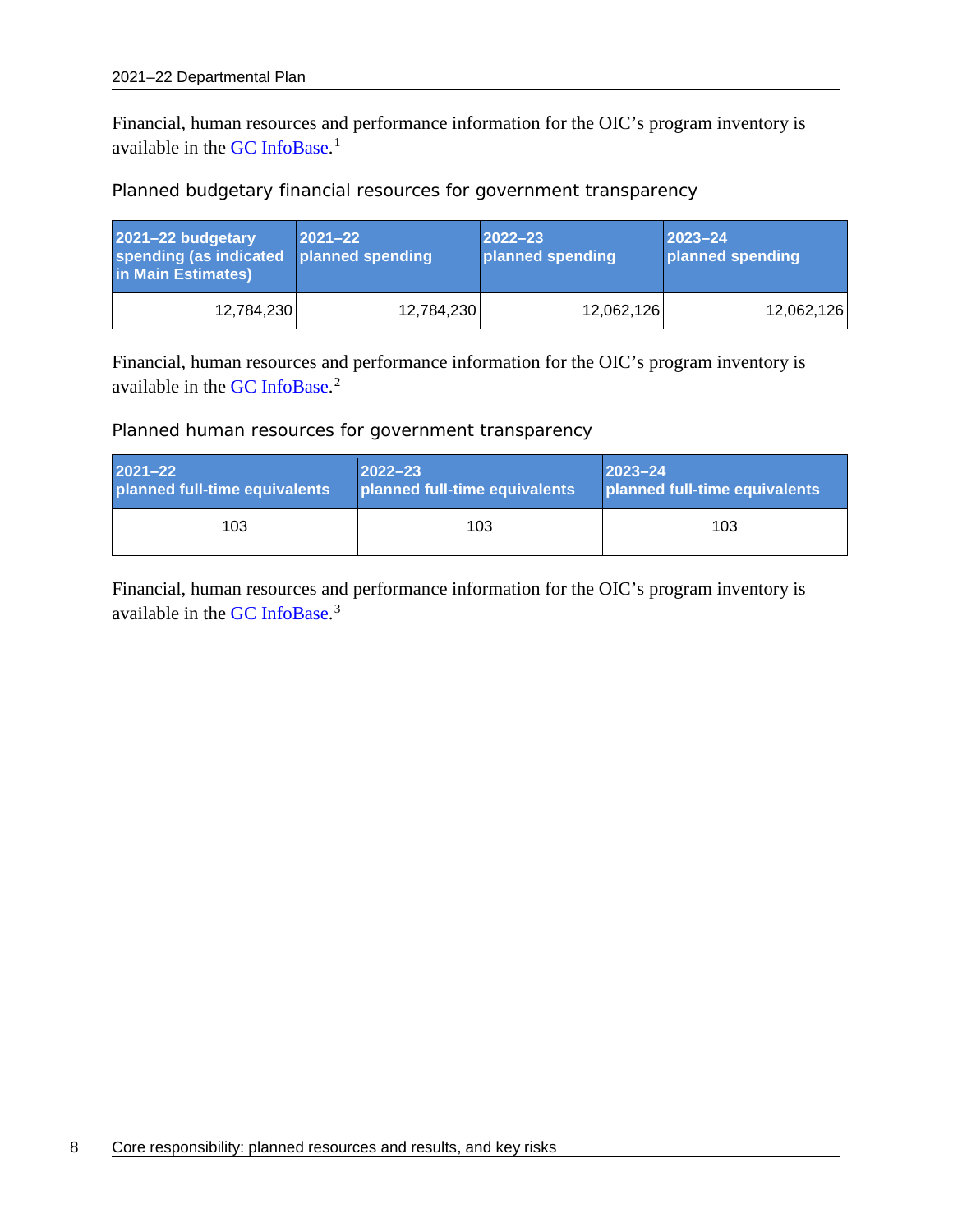# <span id="page-12-0"></span>Internal Services: planned results

#### **Description**

Internal Services are those groups of related activities and resources that the federal government considers to be services in support of Programs and/or required to meet corporate obligations of an organization. Internal Services refers to the activities and resources of the distinct services that support Program delivery in the organization, regardless of the Internal Services delivery model in a department. These services are: Management and Oversight Services; Communications Services; Human Resources Management Services; Financial Management Services; Information Management Services; Information Technology Services; Real Property Management Services; Materiel Management Services and Acquisition Management Services.

#### **Planning highlights**

The OIC's Internal Services teams provide direct and essential support to the OIC's investigations program. In 2021–22, this will include overseeing an evaluation of the program, the first since 2014–15.

The Communications team will continue to support the program by capitalizing on the reach of the OIC's website to publish guidance and final reports, and share other information about the OIC's operations and decisions.

The Human Resources team will complete the numerous staffing actions required for the OIC to engage the full complement of investigators the recent increase in permanent funding is making possible.

The Human Resources team will also support OIC managers in performance and talent management activities for the growing workforce, with the goal of retaining and providing career development opportunities for top talent.

To provide further support to employees, the Finance and Human Resources teams will collaborate to implement a plan to enhance how the OIC handles employee's compensation matters, including problems related to the Phoenix pay system. The Finance team will also present a plan to senior management for how the OIC should allocate its increased resources to best meet its vision, mission and strategic priorities.

To ensure the OIC is in full compliance with its policy and regulatory obligations, it will complete its comprehensive policy review and implement an updated governance structure.

As Canada emerges from the pandemic, as is expected over the course of 2021–22, the IM/IT team will continue to play an important support role for the OIC's Beyond 2020 working group, which is guiding the organization's eventual return to the workplace.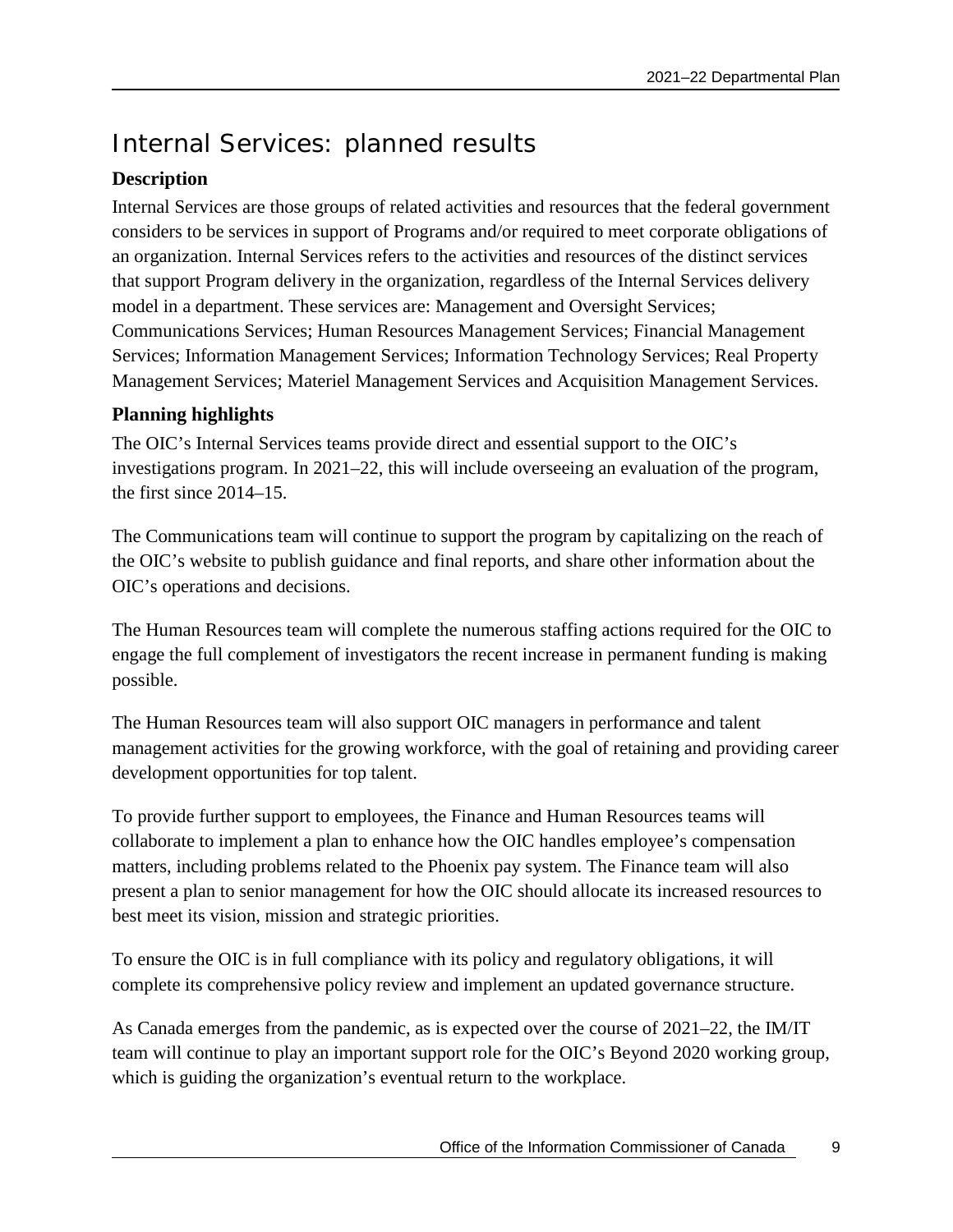To that end, the IM/IT Team will implement tools to ensure the OIC can take a hybrid approach to operations, featuring both on-site work and telework. This will include carrying out activities under the second phase of the OIC's plan to migrate its IT infrastructure to the cloud, such as introducing new collaborative tools through MS Teams and storage capacity via OneDrive.

Renovations to the OIC's office will conclude in 2021–22 to allow flexibility and enhance collaboration within and among teams, regardless of where employees are located.

Finally, the OIC will implement a three-year mental health plan, with various activities for employees and a review of OIC policies and procedures to ensure they support employee mental health.

Likewise, the OIC will work to foster diversity and inclusion in the workplace, welcoming and valuing the contributions of members of the four employment equity groups (women, Indigenous peoples, persons with disabilities and visible minorities) and LGBTQ2 communities as integral parts of the overall OIC team.

Planned budgetary financial resources for Internal Services

| 2021-22 budgetary<br>spending (as indicated<br>in Main Estimates) | $ 2021 - 22 $<br>planned spending | $ 2022 - 23 $<br>planned spending | $2023 - 24$<br>planned spending |
|-------------------------------------------------------------------|-----------------------------------|-----------------------------------|---------------------------------|
| 4,037,125                                                         | 4,037,125                         | 3,809,092                         | 3,809,092                       |

#### Planned human resources for Internal Services

| $2021 - 22$                   | $2022 - 23$                   | $ 2023 - 24 $                 |
|-------------------------------|-------------------------------|-------------------------------|
| planned full-time equivalents | planned full-time equivalents | planned full-time equivalents |
| 32                            | 32                            | 32                            |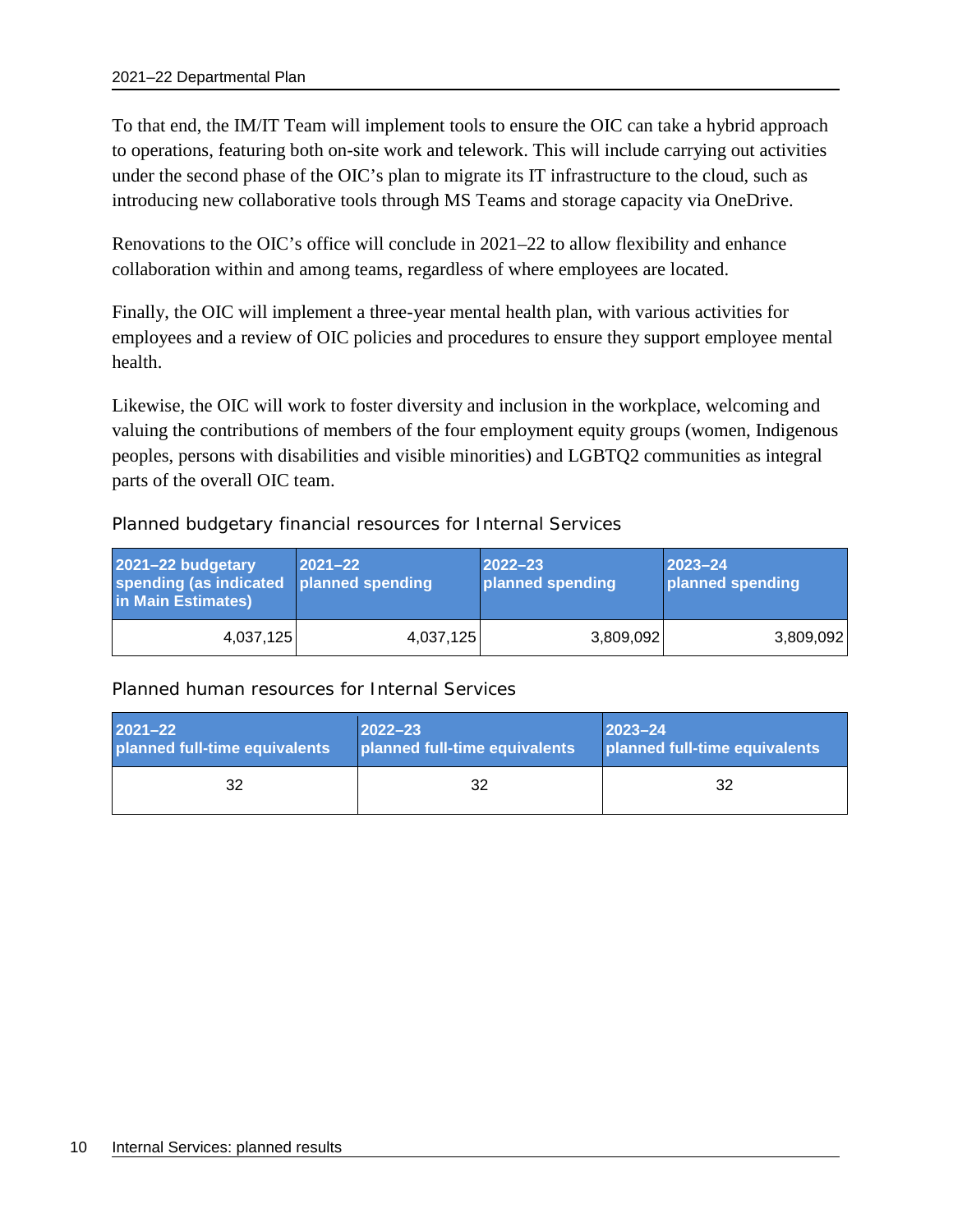# <span id="page-14-0"></span>Spending and human resources

This section provides an overview of the OIC's planned spending and human resources for the next three fiscal years and compares planned spending for the upcoming year with the current and previous years' actual spending.

### <span id="page-14-1"></span>Planned spending

Organizational spending 2018–19 to 2023–24

2018–19 2019–20 2020–21 2021–22 2022–23 2023–24 Statutory | 1,134,443 | 1,229,844 | 1,954,051 | 1,881,270 | 1,758,779 | 1,758,779 Voted | 13,317,275 | 13,146,703 | 15,460,887 | 14,940,085 | 14,112,439 | 14,112,439 Total | 14,451,718 | 14,376,547 | 17,414,938 | 16,821,355 | 15,871,218 | 15,871,218 0 2,000,000 4,000,000 6,000,000 8,000,000 10,000,000 12,000,000 14,000,000 16,000,000 18,000,000 20,000,000 **Dollars**

The following graph presents planned (voted and statutory) spending over time.

Budgetary planning summary for core responsibility and Internal Services (dollars)

The following table shows actual, forecast and planned spending for the OIC's core responsibility and Internal Services for the years relevant to the current planning year.

| <b>Core</b><br>responsibility<br>and Internal<br><b>Services</b> | $2018 - 19$<br>expenditures | 2019-20<br>expenditures | $2020 - 21$<br>forecast<br>spending | $2021 - 22$<br>budgetary<br>spending (as<br>indicated in<br><b>Main Estimates)</b> | $2021 - 22$<br>planned<br>spending | $2022 - 23$<br>planned<br>spending | $2023 - 24$<br>planned<br>spending |
|------------------------------------------------------------------|-----------------------------|-------------------------|-------------------------------------|------------------------------------------------------------------------------------|------------------------------------|------------------------------------|------------------------------------|
| Government<br>transparency                                       | 10,190,225                  | 9,976,641               | 13,235,353                          | 12,784,230                                                                         | 12,784,230                         | 12,062,126                         | 12,062,126                         |
| Subtotal                                                         | 10,190,225                  | 9,976,641               | 13.235.353                          | 12,784,230                                                                         | 12,784,230                         | 12,062,126                         | 12,062,126                         |
| <b>Internal Services</b>                                         | 4,261,493                   | 4,399,906               | 4,179,585                           | 4,037,125                                                                          | 4,037,125                          | 3.809.092                          | 3,809,092                          |
| <b>Total</b>                                                     | 14,451,718                  | 14,376,547              | 17,414,938                          | 16,821,355                                                                         | 16,821,355                         | 15,871,218                         | 15,871,218                         |

Office of the Information Commissioner of Canada 11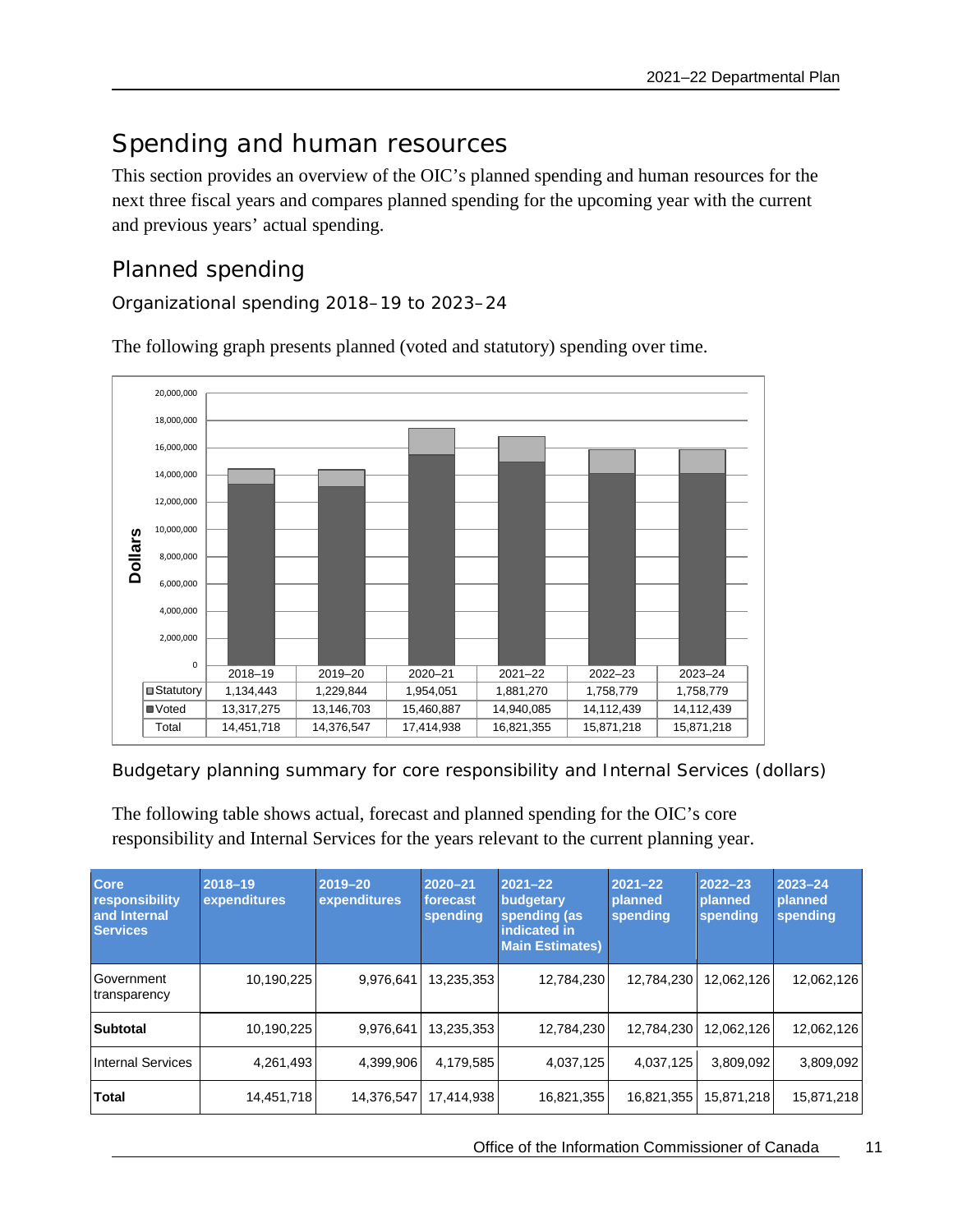The figures for 2020–21 and 2021–22 in the above graph and table include \$0.69 million and \$0.96 million, respectively, re-profiled from 2019–20. The totals for 2019–20 to 2023–24 each include \$1.4 million in permanent funding to implement the new responsibilities the Commissioner received as part of the June 2019 legislative amendments. The totals for 2020–21 to 2023–24 include \$2.5 million in permanent funding for investigations under the OIC's core responsibility. The increased permanent funding will help ensure the OIC's investigations program is viable and sustainable, and can achieve maximum results for Canadians.

The graph and table also show the funding for collective agreements: \$0.7 million for 2020–21 and \$0.3 million for 2021–22 and ongoing.

The OIC plans to spend \$16.8 million in 2021–22 and \$15.9 million in 2022–23 and ongoing. The vast majority of the OIC's spending (87 percent) is for salaries and associated employee costs.

#### <span id="page-15-0"></span>Planned human resources

The following table shows actual, forecast and planned full-time equivalents (FTEs) for the OIC's core responsibility and Internal Services for the years relevant to the current planning year.

| <b>Core responsibility</b><br>and Internal<br><b>Services</b> | 2018-19<br>actual<br>full-time<br>equivalents | 2019-20<br>actual<br>full-time<br><b>equivalents</b> | $2020 - 21$<br>forecast<br>full-time<br><b>equivalents</b> | $2021 - 22$<br>planned<br>full-time<br>equivalents | $2022 - 23$<br>planned<br>full-time<br>equivalents | 2023-24<br><b>planned</b><br>full-time<br>equivalents |
|---------------------------------------------------------------|-----------------------------------------------|------------------------------------------------------|------------------------------------------------------------|----------------------------------------------------|----------------------------------------------------|-------------------------------------------------------|
| Government<br>transparency                                    | 57                                            | 66                                                   | 103                                                        | 103                                                | 103                                                | 103                                                   |
| <b>Subtotal</b>                                               | 57                                            | 66                                                   | 103                                                        | 103                                                | 103                                                | 103                                                   |
| Internal Services                                             | 27                                            | 28                                                   | 32                                                         | 32                                                 | 32                                                 | 32                                                    |
| <b>Total</b>                                                  | 84                                            | 94                                                   | 135                                                        | 135                                                | 135                                                | 135                                                   |

Human resources planning summary for core responsibility and Internal Services

The increases in FTEs for the core responsibility after 2018–19 result from two injections of permanent funding. In 2019–20, the OIC received permanent funding for 15 FTEs to carry out the Commissioner's new responsibilities. In 2020–21, the OIC received permanent funding for an additional 27 FTEs to carry out investigations.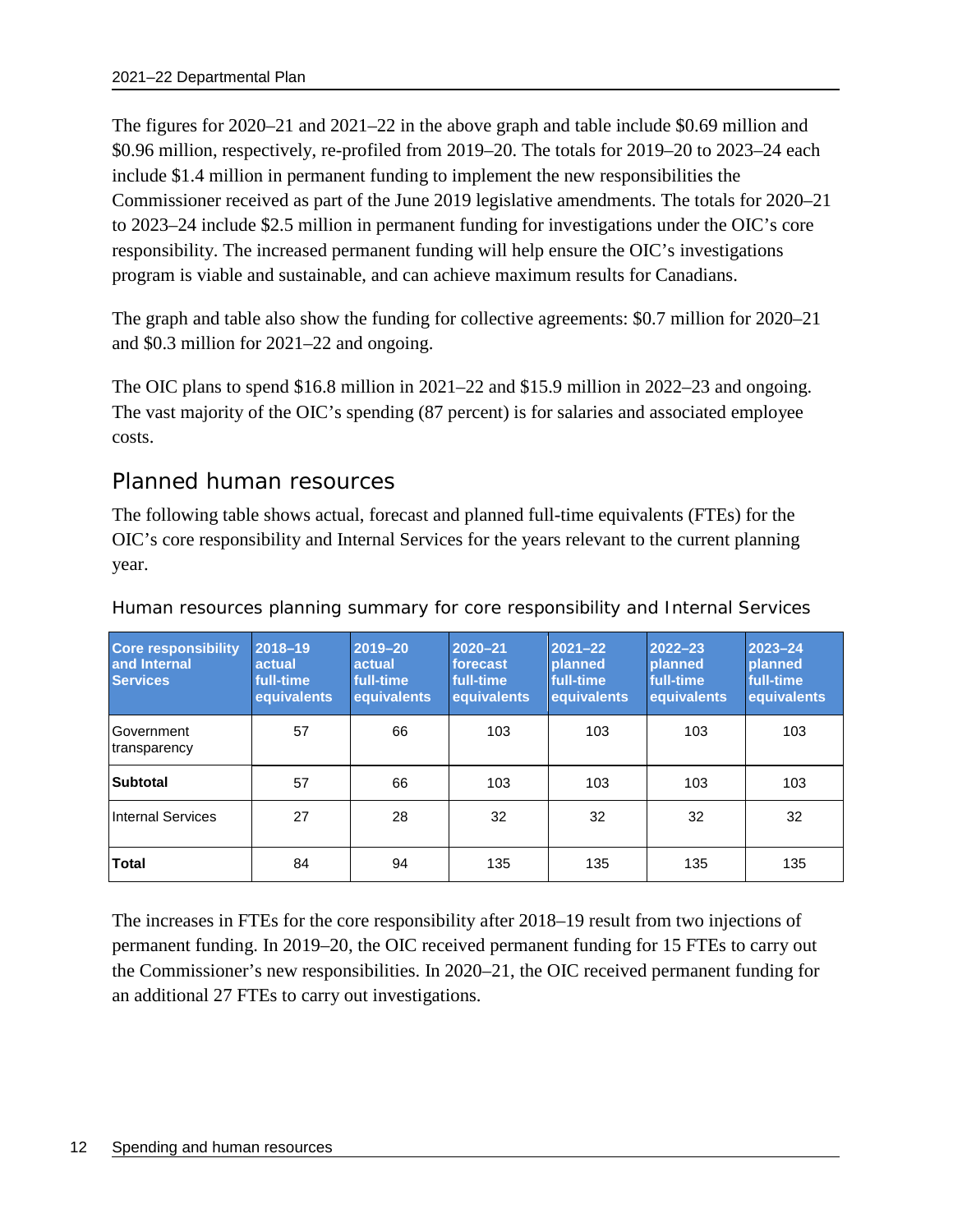### <span id="page-16-0"></span>Estimates by vote

Information on the OIC's organizational appropriations is available in the 2021–22 Main [Estimates](http://www.tbs-sct.gc.ca/hgw-cgf/finances/pgs-pdg/gepme-pdgbpd/index-eng.asp)[.](http://www.tpsgc-pwgsc.gc.ca/recgen/cpc-pac/index-eng.html) [4](#page-26-4)

### <span id="page-16-1"></span>Future-oriented condensed statement of operations

The future-oriented condensed statement of operations provides an overview of the OIC's operations for 2020–21 to 2021–22.

The amounts for forecast and planned results in this statement of operations were prepared on an accrual basis. The amounts for forecast and planned spending presented in other sections of the Departmental Plan were prepared on an expenditure basis. Amounts may therefore differ.

A more detailed future-oriented statement of operations and associated notes, including a reconciliation of the net cost of operations to the requested authorities, are available on the OIC's [website.](https://www.oic-ci.gc.ca/en/resources/reports-publications/2021-2022-future-oriented-statement-operations-unaudited)<sup>[5](#page-26-5)</sup>

Future-oriented condensed statement of operations for the year ending March 31, 2022 (dollars)

| <b>Financial information</b>                                         | 2020-21 forecast<br><b>results</b> | 2021-22 planned<br><b>results</b> | <b>Difference</b><br>(2021-22 planned<br>results minus<br>2020-21 forecast<br>results) |
|----------------------------------------------------------------------|------------------------------------|-----------------------------------|----------------------------------------------------------------------------------------|
| Total expenses                                                       | 19,613,226                         | 19,406,295                        | $-206,931$                                                                             |
| Total revenues                                                       |                                    |                                   |                                                                                        |
| Net cost of operations<br>before government funding<br>and transfers | 19,613,226                         | 19,406,295                        | $-206,931$                                                                             |

The variance between the forecast results for 2020–21 and the planned results for 2021–22 is mainly due to payments related to expired collective agreements in 2020–21.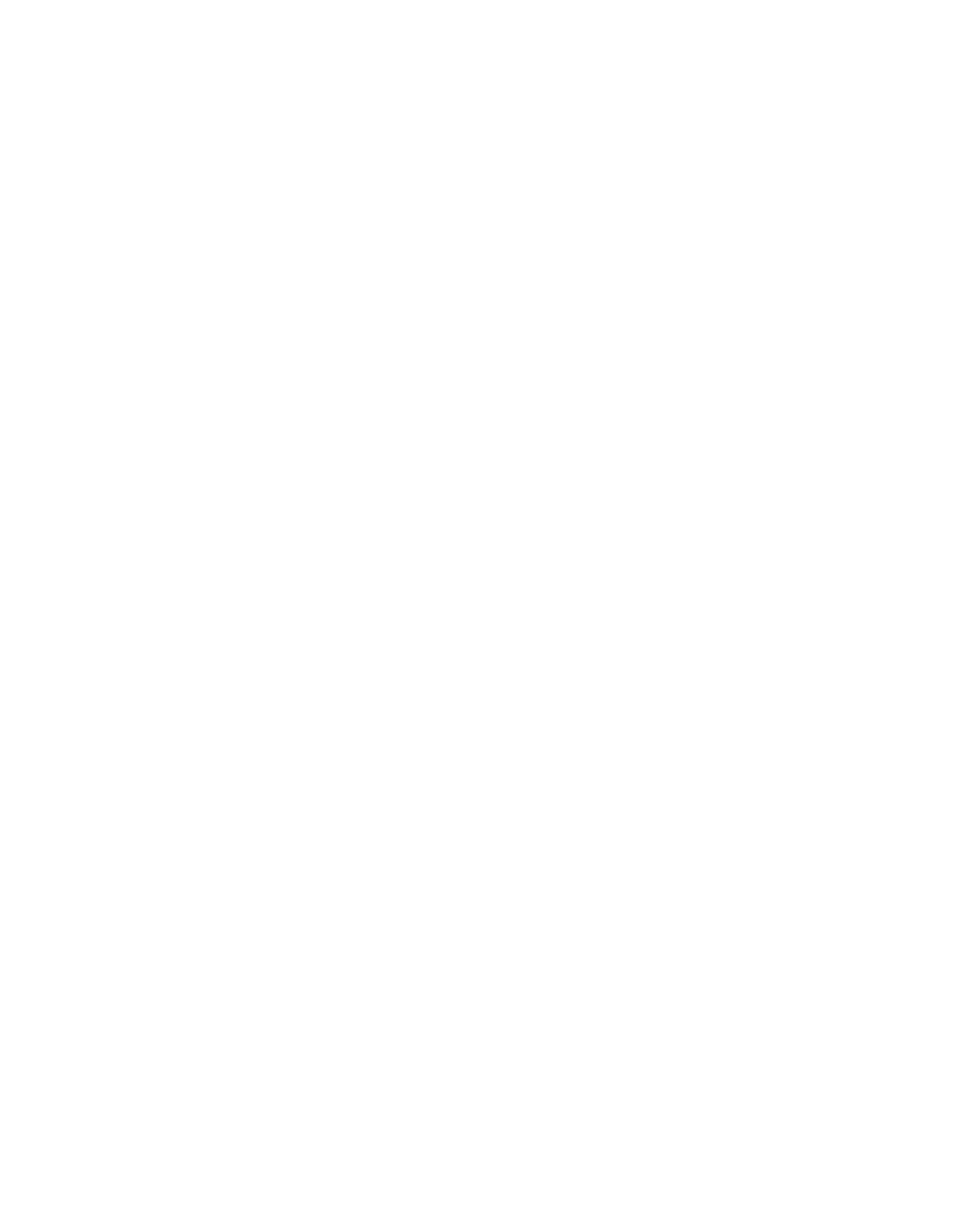# <span id="page-18-0"></span>Corporate information

### <span id="page-18-1"></span>Organizational profile

**Appropriate minister(s):** David Lametti, P.C., Q.C., M.P, Minister of Justice and Attorney General of Canada

**Institutional head:** Caroline Maynard, Information Commissioner of Canada

**Ministerial portfolio:** Department of Justice Canada

**Enabling instrument(s):** *[Access to Information Act](https://laws-lois.justice.gc.ca/eng/acts/a-1/)* (RSC, 1985, C-1)[6](#page-26-6)

**Year of incorporation/commencement:** 1983

**Other:** For administrative purposes, the Minister of Justice is responsible for submitting the organization's Departmental Plan and Departmental Results Report.

#### <span id="page-18-2"></span>Raison d'être, mandate and role: who we are and what we do

"Raison d'être, mandate and role: who we are and what we do" is available on the OIC's [website.](https://www.oic-ci.gc.ca/en/resources/reports-publications/2021-22-raison-detre-mandate-and-role-who-we-are-and-what-we-do)<sup>[7](#page-26-7)</sup>

### <span id="page-18-3"></span>Operating context

Information on the operating context is available on the OIC's [website.](https://www.oic-ci.gc.ca/en/resources/reports-publications/2021-22-operating-context)<sup>[8](#page-26-8)</sup>

### <span id="page-18-4"></span>Reporting framework

The OIC's approved departmental results framework and program inventory for 2020–21 are as follows.

| <b>Departmental results framework</b>                                        |                                                                                                                    |  |  |  |  |
|------------------------------------------------------------------------------|--------------------------------------------------------------------------------------------------------------------|--|--|--|--|
| Core responsibility: Government transparency                                 |                                                                                                                    |  |  |  |  |
| Departmental result:<br>Canadians receive timely                             | Indicator: Median turnaround time for completion of investigations of<br>administrative complaints                 |  |  |  |  |
| resolution of complaints<br>about how federal<br>institutions process access | Indicator: Percentage of investigations of administrative complaints<br>completed within 60 days                   |  |  |  |  |
| to information requests                                                      | Indicator: Percentage of administrative complaints assigned to<br>investigators within 30 days of being registered |  |  |  |  |
|                                                                              | Indicator: Median turnaround time for completion of investigations of<br>refusal complaints                        |  |  |  |  |
|                                                                              | Indicator: Percentage of investigations of refusal complaints completed<br>within 270 days                         |  |  |  |  |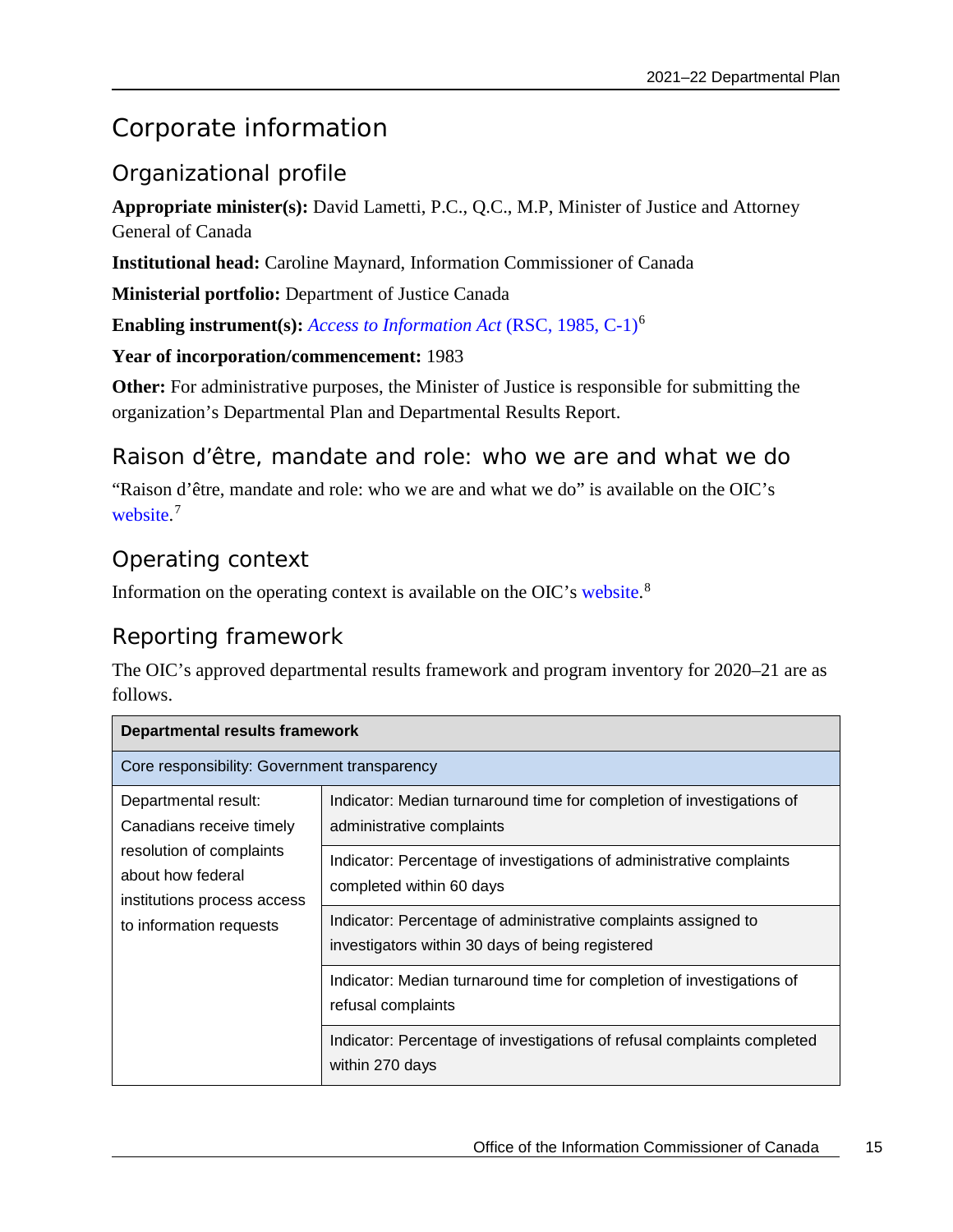|                                                                                                             | Indicator: Percentage of refusal complaints assigned to investigators<br>within 180 days of being registered                            |  |  |  |  |  |
|-------------------------------------------------------------------------------------------------------------|-----------------------------------------------------------------------------------------------------------------------------------------|--|--|--|--|--|
|                                                                                                             | Indicator: Percentage of complaints in the inventory at each year-end<br>that were registered during the current year and previous year |  |  |  |  |  |
| Departmental result:<br>Complaint investigations<br>result in increased access<br>to government information | Indicator: Percentage of completed refusal investigations that result in<br>more information being released to complainants             |  |  |  |  |  |
| <b>Program inventory</b>                                                                                    |                                                                                                                                         |  |  |  |  |  |
|                                                                                                             | Compliance with access to information obligations                                                                                       |  |  |  |  |  |
| <b>Internal Services</b>                                                                                    |                                                                                                                                         |  |  |  |  |  |

In 2020, the OIC updated its departmental results and indicators for its core responsibility (unchanged). The new departmental results and indicators better reflect operations, allow the OIC to report more meaningfully on inventory reduction efforts and take into account the Commissioner's new powers. In particular, under the first departmental result (unchanged), the OIC has added five indicators so it can report on ongoing improvements to various aspects of its complaint management and investigation processes. The OIC designed the second departmental result and the corresponding indicator to shed light on another important aspect of the effectiveness of investigations.

Changes to the approved reporting framework since 2019–20

| <b>Structure</b>           |                | 2021-22                                                 | 2020-21                                                 | Change    | <b>Reason for</b><br>change |
|----------------------------|----------------|---------------------------------------------------------|---------------------------------------------------------|-----------|-----------------------------|
| <b>CORE RESPONSIBILITY</b> |                | Government<br>transparency                              | Government<br>transparency                              | No change | Not<br>applicable           |
|                            | <b>PROGRAM</b> | Compliance with access<br>to information<br>obligations | Compliance with access<br>to information<br>obligations | No change | <b>Not</b><br>applicable    |

The OIC's core responsibility and program remain unchanged.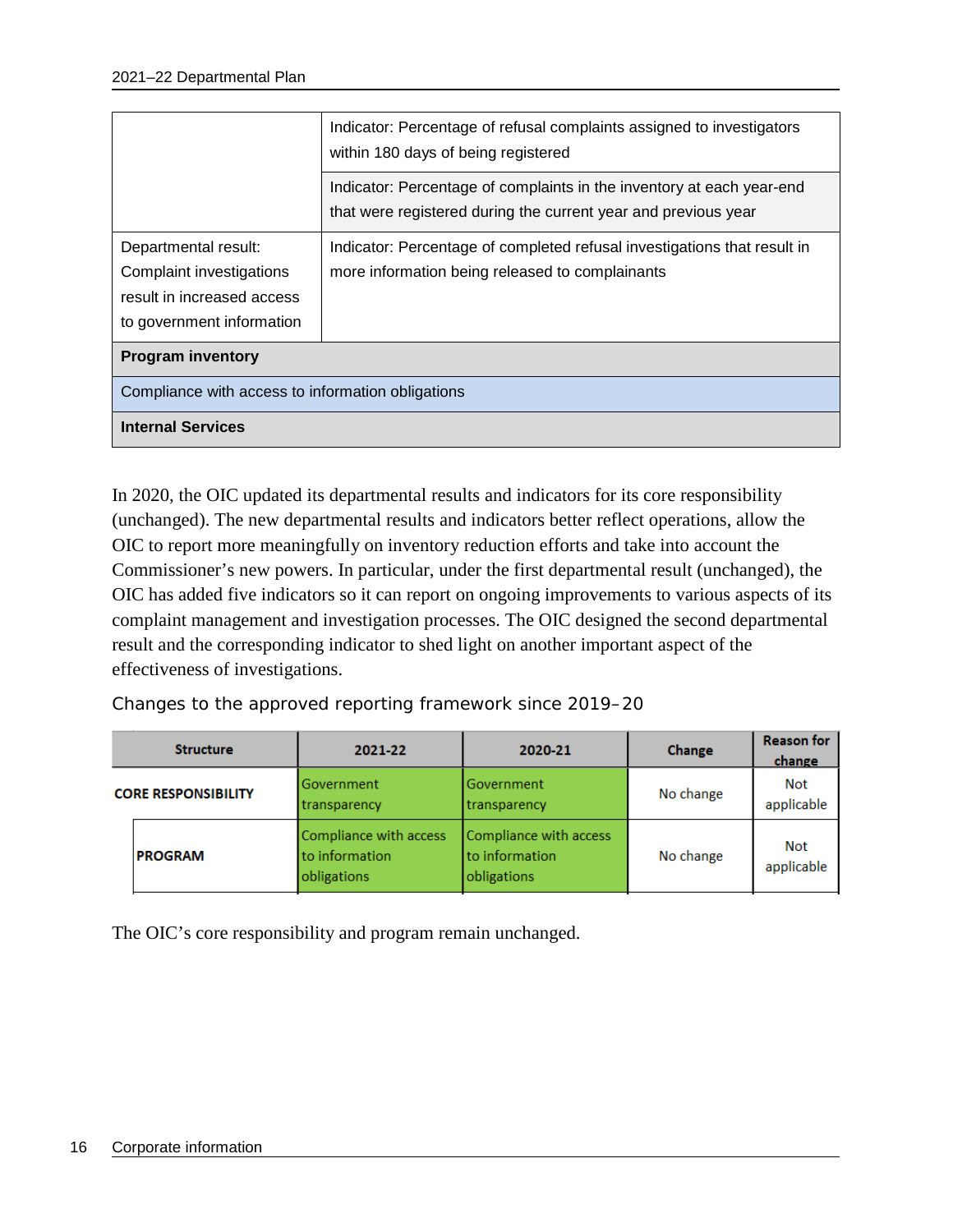# <span id="page-20-0"></span>Supporting information on the program inventory

Supporting information on planned expenditures, human resources, and results related to the OIC's program inventory is available in the [GC InfoBase.](https://www.tbs-sct.gc.ca/ems-sgd/edb-bdd/index-eng.html)<sup>[9](#page-26-9)</sup>

# <span id="page-20-1"></span>Supplementary information tables

The following supplementary information tables are available on the OIC's website:

- [Departmental Sustainable Development Strategy](https://www.oic-ci.gc.ca/en/resources/reports-publications/2021-22-departmental-sustainable-development-strategy)[10](#page-26-10)
- [Gender-based analysis plus](https://www.oic-ci.gc.ca/en/resources/reports-publications/2021-22-gender-based-analysis-plus)<sup>[11](#page-26-11)</sup>

### <span id="page-20-2"></span>Federal tax expenditures

The OIC's Departmental Plan does not include information on tax expenditures that relate to its planned results for 2021–22.

Tax expenditures are the responsibility of the Minister of Finance, and the Department of Finance Canada publishes cost estimates and projections for government-wide tax expenditures each year in the [Report on Federal Tax Expenditures.](https://www.canada.ca/en/department-finance/services/publications/federal-tax-expenditures.html)<sup>[12](#page-26-12)</sup> This report provides detailed information on tax expenditures, including objectives, historical background and references to related federal spending programs, as well as evaluations, research papers and gender-based analysis. The tax measures presented in this report are solely the responsibility of the Minister of Finance.

# <span id="page-20-3"></span>Organizational contact information

#### **Mailing address**

Office of the Information Commissioner of Canada 30 Victoria Street Gatineau QC K1A 1H3

**Telephone**: 819-994-8181 **Toll free**: 1 800 267-0441 **Fax**: 819-994-1768

**Email:** [general@ci-oic.gc.ca](mailto:general@ci-oic.gc.ca) **Website(s):** [www.ci-oic.gc.ca](http://www.ci-oic.gc.ca/)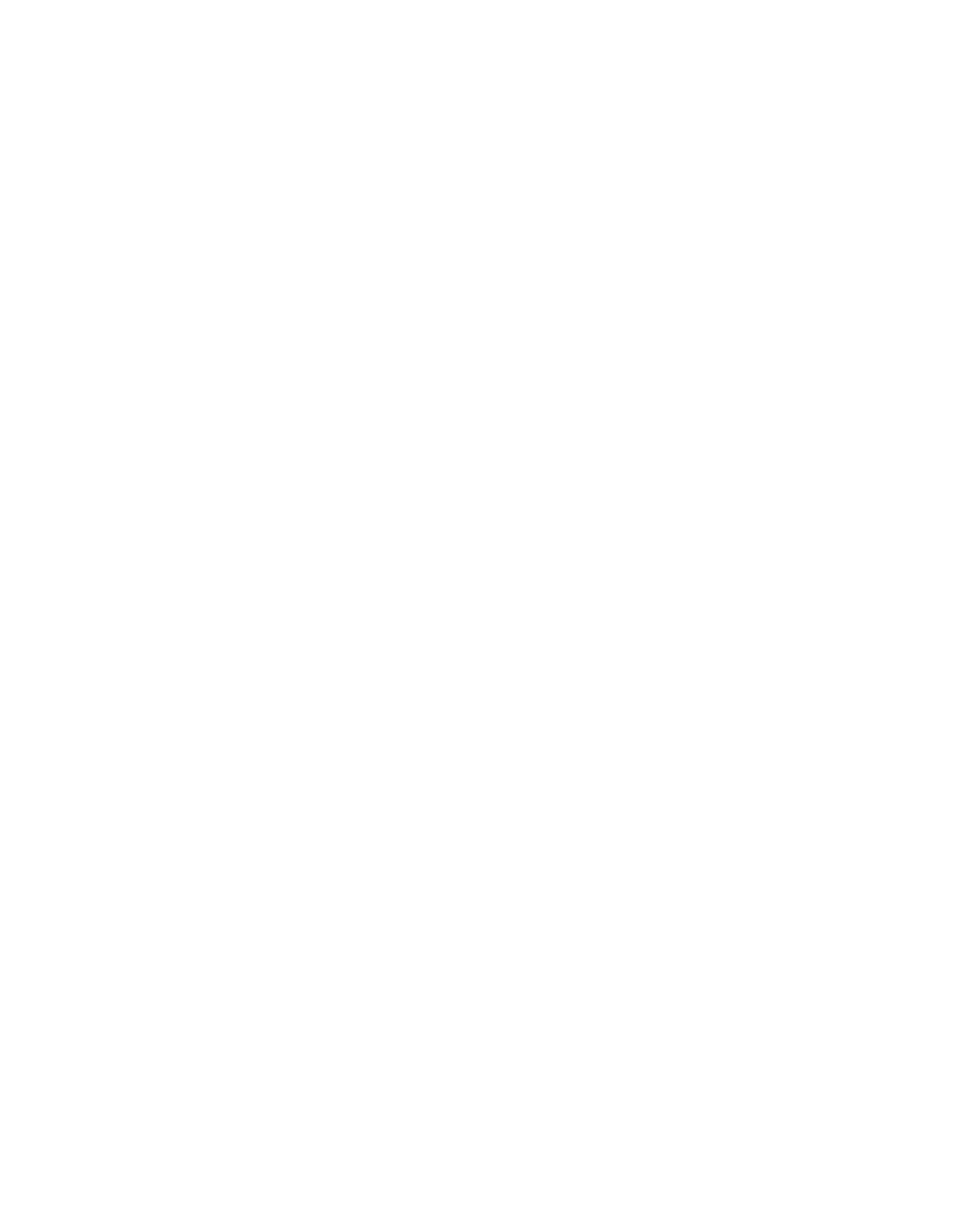# <span id="page-22-0"></span>Appendix: definitions

#### **appropriation (crédit)**

Any authority of Parliament to pay money out of the Consolidated Revenue Fund.

#### **budgetary expenditures (dépenses budgétaires)**

Operating and capital expenditures; transfer payments to other levels of government, organizations or individuals; and payments to Crown corporations.

#### **core responsibility (responsabilité essentielle)**

An enduring function or role performed by a department. The intentions of the department with respect to a core responsibility are reflected in one or more related departmental results that the department seeks to contribute to or influence.

#### **Departmental Plan (plan ministériel)**

A report on the plans and expected performance of a department over a 3-year period. Departmental Plans are tabled in Parliament each spring.

#### **departmental priority (priorité ministérielle)**

A plan or project that a department has chosen to focus and report on during the planning period. Departmental priorities represent the things that are most important or what must be done first to support the achievement of the desired departmental results.

#### **departmental result (résultat ministériel)**

A consequence or outcome that a department seeks to achieve. A departmental result is often outside departments' immediate control, but it should be influenced by program-level outcomes.

#### **departmental result indicator (indicateur de résultat ministériel)**

A factor or variable that provides a valid and reliable means to measure or describe progress on a departmental result.

#### **departmental results framework (cadre ministériel des résultats)**

A framework that consists of the department's core responsibilities, departmental results and departmental result indicators.

#### **Departmental Results Report (rapport sur les résultats ministériels)**

A report on a department's actual accomplishments against the plans, priorities and expected results set out in the corresponding Departmental Plan.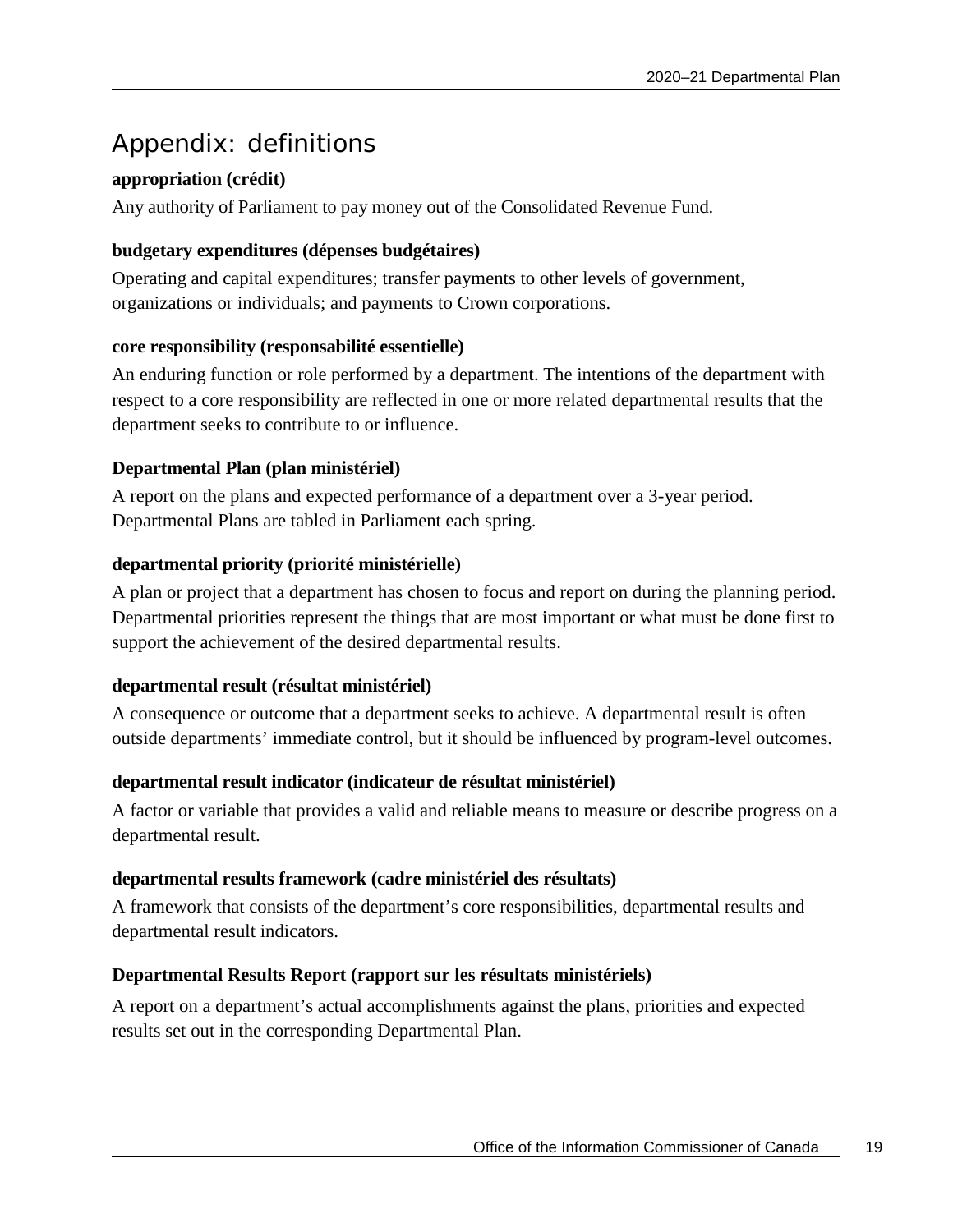#### **experimentation (expérimentation)**

The conducting of activities that seek to first explore, then test and compare, the effects and impacts of policies and interventions in order to inform evidence-based decision-making, and improve outcomes for Canadians, by learning what works and what doesn't. Experimentation is related to, but distinct form innovation (the trying of new things), because it involves a rigorous comparison of results. For example, using a new website to communicate with Canadians can be an innovation; systematically testing the new website against existing outreach tools or an old website to see which one leads to more engagement, is experimentation.

#### **full-time equivalent (équivalent temps plein)**

A measure of the extent to which an employee represents a full person-year charge against a departmental budget. Full-time equivalents are calculated as a ratio of assigned hours of work to scheduled hours of work. Scheduled hours of work are set out in collective agreements.

#### **gender-based analysis plus (GBA+) (analyse comparative entre les sexes plus [ACS+])**

An analytical process used to assess how diverse groups of women, men and gender-diverse people experience policies, programs and services based on multiple factors including race, ethnicity, religion, age, and mental or physical disability.

#### **government-wide priorities (priorités pangouvernementales)**

For the purpose of the 2021–22 Departmental Plan, government-wide priorities refers to those high-level themes outlining the government's agenda in the 2020 Speech from the Throne, namely: Protecting Canadians from COVID-19; Helping Canadians through the pandemic; Building back better – a resiliency agenda for the middle class; The Canada we're fighting for.

#### **horizontal initiative (initiative horizontale)**

An initiative in which two or more federal organizations are given funding to pursue a shared outcome, often linked to a government priority.

#### **non-budgetary expenditures (dépenses non budgétaires)**

Net outlays and receipts related to loans, investments and advances, which change the composition of the financial assets of the Government of Canada.

#### **performance (rendement)**

What an organization did with its resources to achieve its results, how well those results compare to what the organization intended to achieve, and how well lessons learned have been identified.

#### **performance indicator (indicateur de rendement)**

A qualitative or quantitative means of measuring an output or outcome, with the intention of gauging the performance of an organization, program, policy or initiative respecting expected results.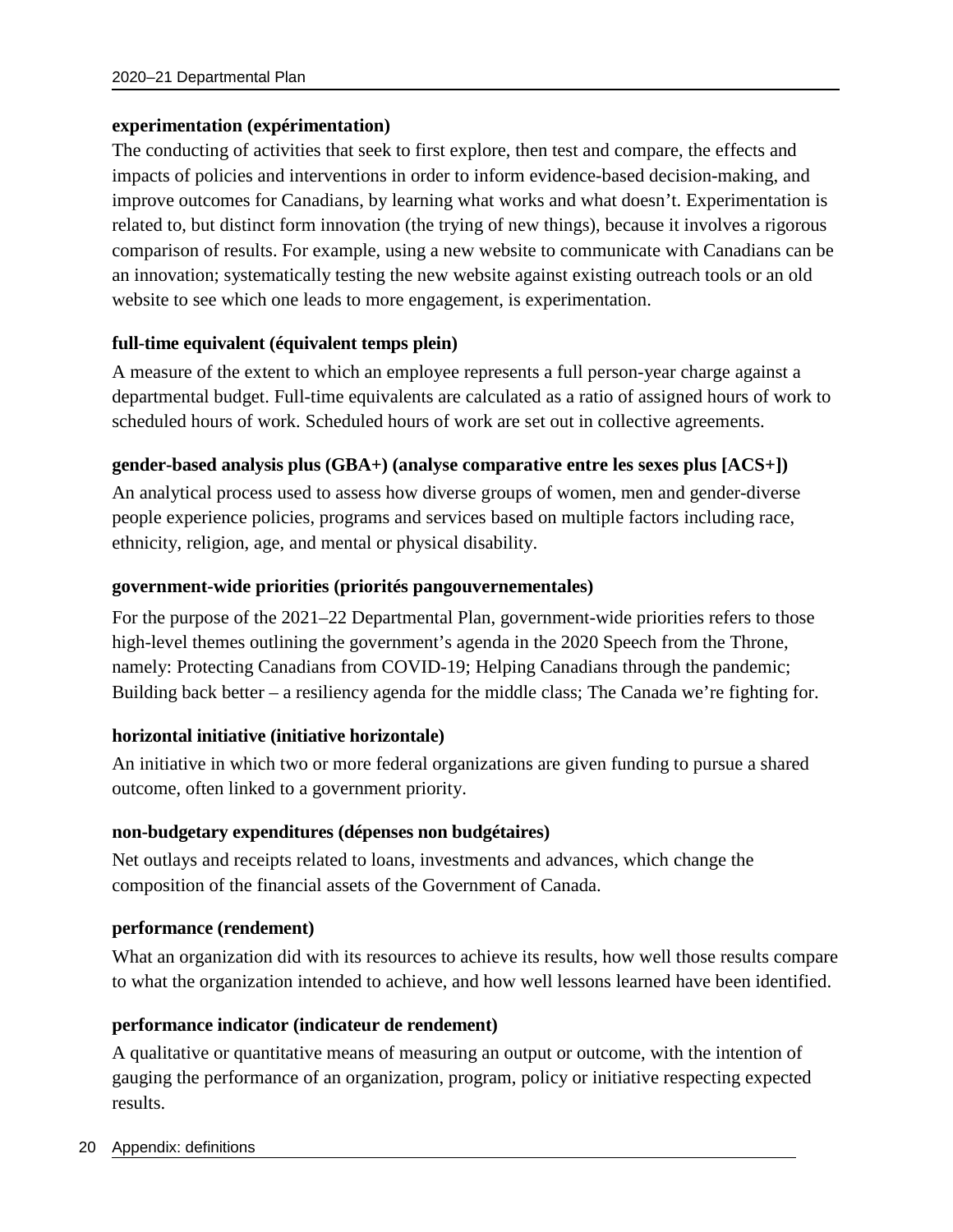#### **performance reporting (production de rapports sur le rendement)**

The process of communicating evidence-based performance information. Performance reporting supports decision-making, accountability and transparency.

#### **plan (plan)**

The articulation of strategic choices, which provides information on how an organization intends to achieve its priorities and associated results. Generally a plan will explain the logic behind the strategies chosen and tend to focus on actions that lead up to the expected result.

#### **planned spending (dépenses prévues)**

For Departmental Plans and Departmental Results Reports, planned spending refers to those amounts presented in the Main Estimates.

A department is expected to be aware of the authorities that it has sought and received. The determination of planned spending is a departmental responsibility, and departments must be able to defend the expenditure and accrual numbers presented in their Departmental Plans and Departmental Results Reports.

#### **program (programme)**

Individual or groups of services, activities or combinations thereof that are managed together within the department and focus on a specific set of outputs, outcomes or service levels.

#### **program inventory (répertoire des programmes)**

Identifies all of the department's programs and describes how resources are organized to contribute to the department's core responsibilities and results.

#### **result (résultat)**

An external consequence attributed, in part, to an organization, policy, program or initiative. Results are not within the control of a single organization, policy, program or initiative; instead they are within the area of the organization's influence.

#### **statutory expenditures (dépenses législatives)**

Expenditures that Parliament has approved through legislation other than appropriation acts. The legislation sets out the purpose of the expenditures and the terms and conditions under which they may be made.

#### **strategic outcome (résultat stratégique)**

A long-term and enduring benefit to Canadians that is linked to the organization's mandate, vision and core functions.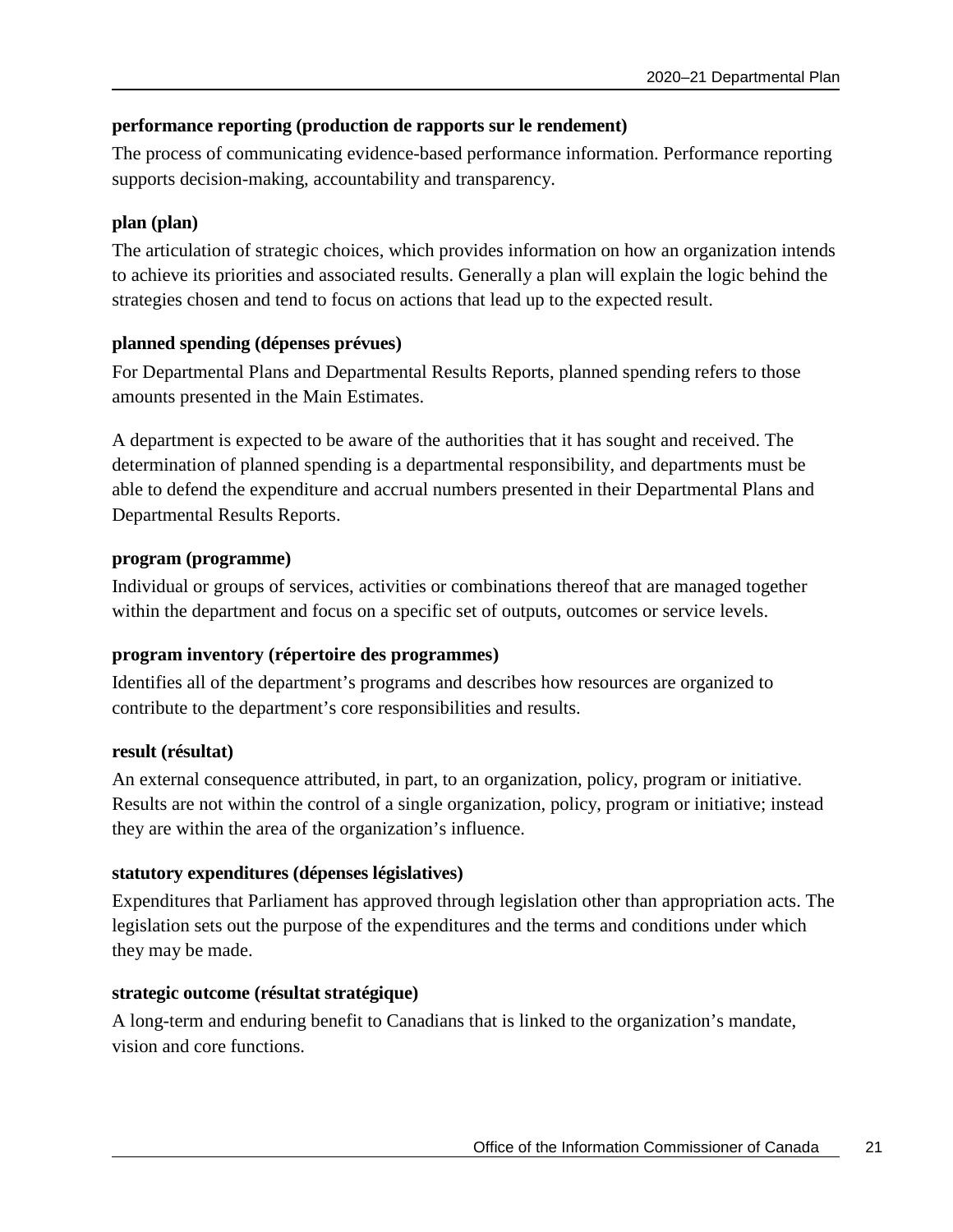#### **target (cible)**

A measurable performance or success level that an organization, program or initiative plans to achieve within a specified time period. Targets can be either quantitative or qualitative.

#### **voted expenditures (dépenses votées)**

Expenditures that Parliament approves annually through an Appropriation Act. The vote wording becomes the governing conditions under which these expenditures may be made.